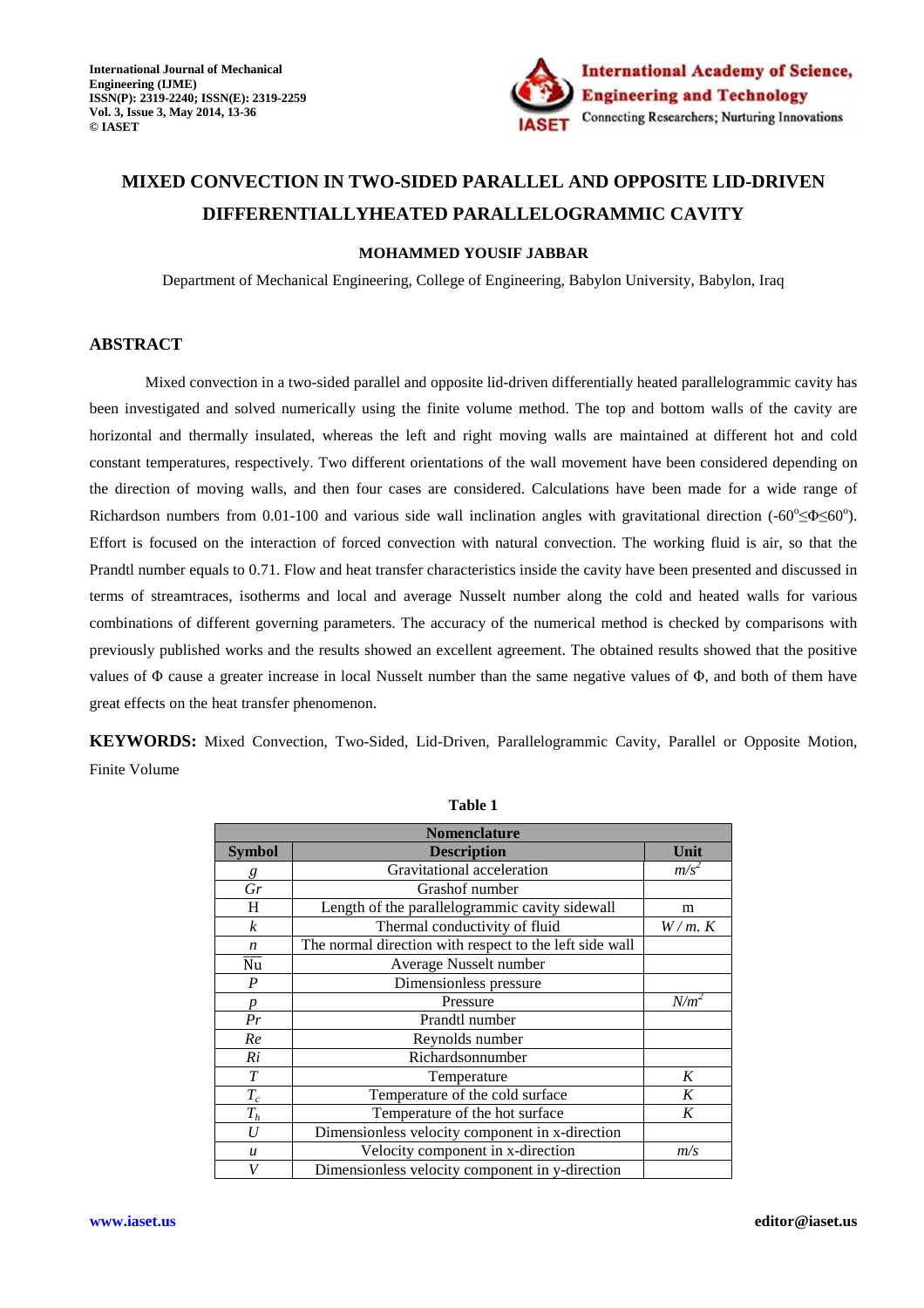|                          | Table 1: Contd.,                                 |                  |  |  |  |  |  |
|--------------------------|--------------------------------------------------|------------------|--|--|--|--|--|
| $\mathcal{V}$            | Velocity component in y-direction                | m/s              |  |  |  |  |  |
| $V_P$                    | Lid velocity of two sided lid-driven side walls  |                  |  |  |  |  |  |
| W                        | Width of the parallelogrammic cavity             |                  |  |  |  |  |  |
| $\boldsymbol{X}$         | Dimensionless Coordinate in horizontal direction |                  |  |  |  |  |  |
| $\mathcal{X}$            | Cartesian coordinate in horizontal direction     | $\boldsymbol{m}$ |  |  |  |  |  |
| Y                        | Dimensionless Coordinate in vertical direction   |                  |  |  |  |  |  |
|                          | Cartesian coordinate in vertical direction       | $\boldsymbol{m}$ |  |  |  |  |  |
| <b>Greek Symbols</b>     |                                                  |                  |  |  |  |  |  |
| $\alpha$                 | Thermal diffusivity                              | $m^2/s$          |  |  |  |  |  |
|                          | Volumetric coefficient of thermal expansion      | $K^I$            |  |  |  |  |  |
| $\theta$                 | Dimensionless temperature                        |                  |  |  |  |  |  |
| Φ                        | Sidewall inclination angle from vertical         | degree           |  |  |  |  |  |
| $\boldsymbol{\vartheta}$ | Kinematic viscosity of the fluid                 | $m^2/s$          |  |  |  |  |  |
|                          | Density of the fluid                             | $kg/m^3$         |  |  |  |  |  |
| <b>Subscripts</b>        |                                                  |                  |  |  |  |  |  |
| h                        | Hot                                              |                  |  |  |  |  |  |
| $\mathbf{C}$             | Cold                                             |                  |  |  |  |  |  |

## **INTRODUCTION**

 Fluid flow and heat transfer in enclosures driven by moving boundaries are encountered in a variety of engineering and industrial applications, including cooling of electronic components, ventilation in building and fluid movement in solar energy collectors, furnaces, lubrication technologies, material processing, chemical processing equipments, drying technologies, etc. Analysis of mixed convection flow requires usually an understanding of the two limiting regimes: force and natural convection. The mixed convection transport is complex because of the interaction of the buoyancy force with the shear force. The most important question in a mixed convection process is the effect of the buoyancy on the forced convection transport rates. Depending on their relative directions to the direction of the inertia driven flow, the buoyancy forces may aid or oppose the forced flow, causing an increase or a decrease in heat transfer rates [1]. Nakauura and Asako [2- 4] investigated a two-dimensional free convection heat transfer within a cavity having a parallelogram shaped cross section and defined by two vertical walls of different temperatures and two oblique parting walls. Different thermal conditions on the parting walls were considered. The first ref. [2], two thermal conditions namely, (1) linear temperature variation and (2) a perfect thermal insulator. Then, the second ref. [3] piled five cavities of the same shapes vertically, and very thin films were used for the parting plates. Vise verse, in the third ref. [4], the thickness of the parting plates and the heat conduction in them were taken into account. Experimental results were compared and agreed with the numerical ones. Two-dimensional free convection flow in a parallelogram-shaped cavity has beennumerically studied by Naylor and Oasthuizen [5]. It has been found that the positive wall angle causes a greater reduction in the overall Nusselt number than the same negative value. Double diffusive natural convection in a parallelogrammic cavities was numerically studied by Costa [6], and the same cavities filled with fluid-saturated porous media was numerically studied by Costa [7] too. Results showed clearly the strong potential of parallelogrammic enclosures filled with fluid-saturated porous media for heat and mass transfer applications. New empirical correlations at high Rayleigh number for steady-state free convection in two dimensional air filled parallelogrammic cavities with isothermal discrete heat sources were proposed by Maria et al. [8]. The proposed calculations cover a wide range of Rayleigh numbers and apply to natural convection in parallelogrammic cavities with slight to high inclinations. The same parallelogrammic cavity that proposed by Maria et al. [8] was numerically treated by Bairi et al. [9] but in case of transient two dimensional natural convection. Numerical results were complemented by experimental thermal measurements at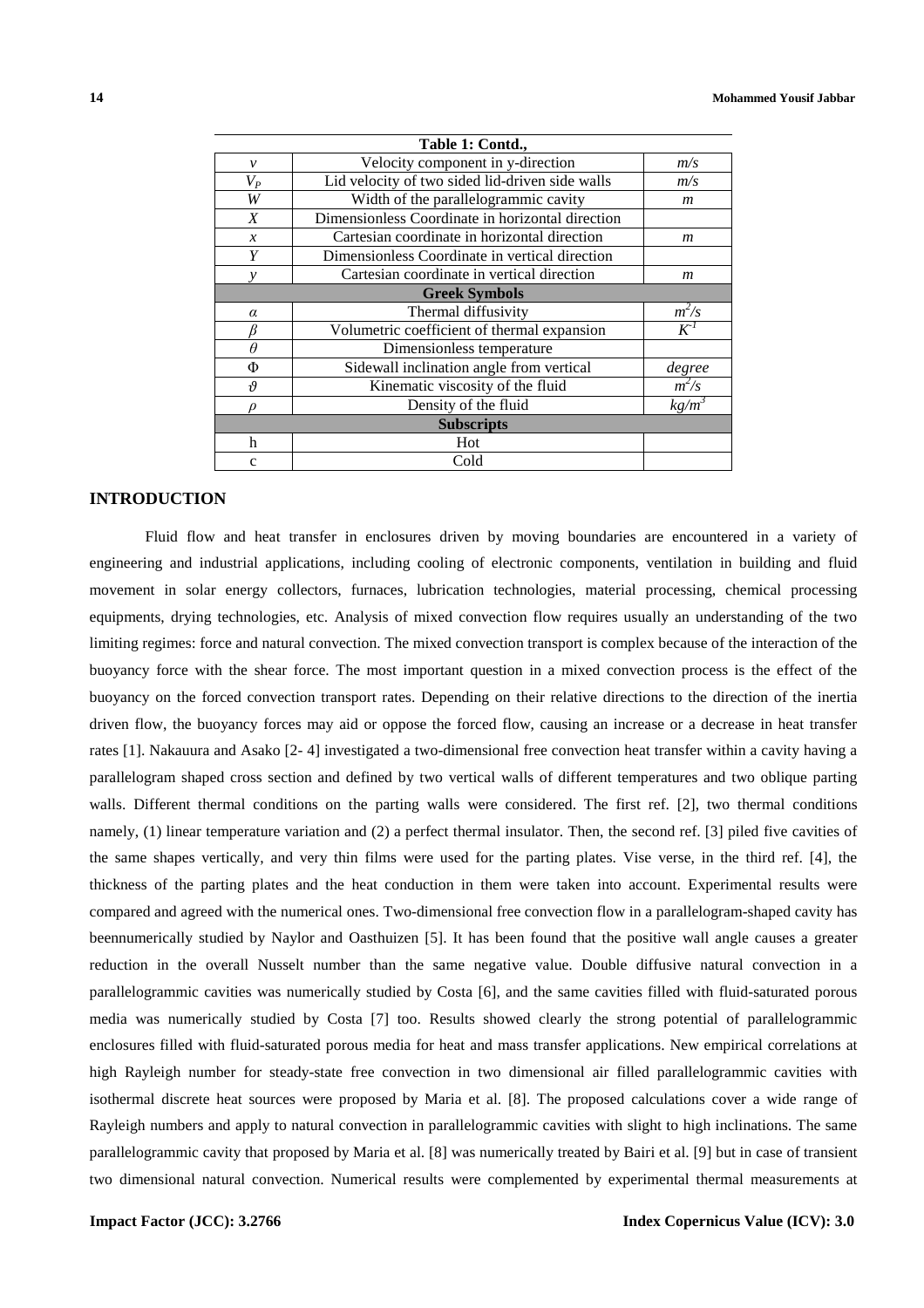steady state. The small deviation between the measurements and calculations serves to validate the model used and to properly size real devices.

 Driven cavity problems were studied by many researchers in various shapes enclosures with moving either single-sided or two-sided facing or non-facing walls or three to four lid driven walls with constant or oscillating velocities in their planes. For example, the efforts of Aydin and Yang [1] investigated the transport mechanism of laminar mixed convection in a shear and buoyancy driven square cavity having a locally heated lower and moving cooled side walls. It was found that the flow and temperature fields were symmetrical about the mid length of the cavity as a result of the symmetrical boundary conditions. Kuhlmann et al. [10] investigated numerically and experimentally the flow in rectangular cavities driven by two facing side walls "anti-parallel walls motion". The non-linear behavior of the results was explored by an experiment in which the separation of the moving walls was about twice the distance of the stationary walls. The steady-state two-dimensional mixed convection problems in a vertical two-sided lid driven differentially heated square cavity were numerically investigated by Oztop and Dagtekin [11]. They found that both Richardson number and direction of moving walls affected the fluid flow and heat transfer in the cavity. The study of Mahapatra et al. [12] addressed the mechanical modeling aspects of transport phenomena in a steady-state, two-dimensional, laminar flow accompanied by heat transfer in a lid-driven differentially heated square cavity in presence of radioactively absorbing, emitting and scattering gray medium. They concluded that the Richardson number is the important governing parameter that decides the dominance of either the natural convection or the forced convection. Luo and Yang [13] presented a continuation method to calculate flow bifurcation with/without heat transfer in a two sides lid-driven cavity with an aspect ratio of 1.96. They established a thumb-shaped boundary line in terms of Grashof and Reynolds number. Al-amiri et al. [14] conducted a numerical study to analyze the mixed convection heat transfer in a lid-driven cavity with a sinusoidal wavy bottom surface.

The results of this investigation illustrated that the average Nusselt number increased with an increase in both the amplitude of the wavy surface and Reynolds number. In the works of Shah et al. [15&16], a numerical study was conducted for a laminar, viscous, subsonic compressible flow in a two dimensional, two sided, lid-driven cavity using a multi-domain spectral element method for equal and unequal walls temperatures. An analysis of the flow evolution showed that with increasing the temperature difference between the opposite moving walls, the steady-state flow changes from a single vortex pattern in equal wall temperature [15] to a two vortex pattern with increasing the temperature difference between the opposite moving walls in unequal walls temperatures [16]. A conjugated heat transfer by mixed convection and conduction in rectangular lid-driven cavities with thick bottom wall has been numerically studied by Oztop et al. [17]. They showed that the heat transfer decrease with increasing the thermal conductivity ratio, Richardson number and thickness ratio of the wall. A numerical simulation of Wahba [18&19] for incompressible flow in two-sided and four sided non-facing lid driven cavities has been documented, respectively. The results explained that as the Reynolds number was increased, the size of the secondary vortices started to increase at the expense of the primary vortices, while maintaining symmetry with respect to the cavity diagonal in a two-sided, non-facing, lid-driven cavity [18]. Noor et al. [20] studied numerically the flow and heat transfer inside a square cavity with a double sided oscillating lids. It is obvious from the results that the flow patterns change at different frequencies for Reynolds numbers greater than 300. The three-dimensional flow structures and the companion heat transfer rates in double lid-driven cubic cavity heated from the top and cooled from below were studied by Ouertatani et al. [21]. It is discovered that a remarkable heat transfer improvement of up to 76% can be reached for the particular combination of Reynolds number of 400 and Richardson number of 1. Basak et al. [22] made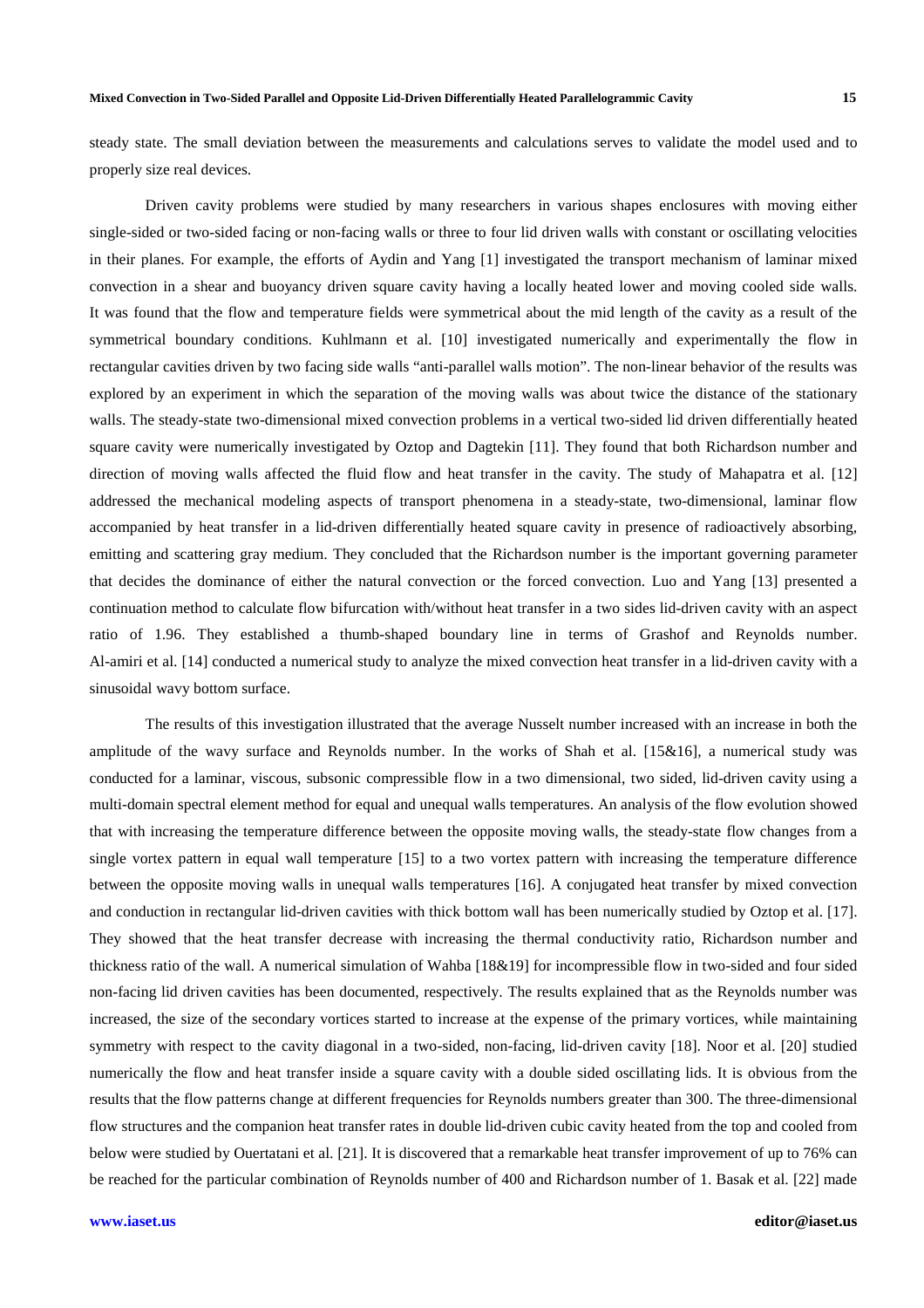an analysis of mixed convection in a lid-driven porous square cavity with linearly heated side walls. It was observed that Nusselt number for higher Prandtl and Darcy numbers was found to increase monotonically at both Reynolds=10 & 100. The simulation of Perumal and Dass [23-24] of incompressible flows in two sided lid-driven square cavities was computed by using the Finite Difference Method (FDM) [23] or by the Lattic Boltzmann (LBM)[24], respectively. All the LBM results compared very well with the only existing (and accurate) set of FDM results. This not only lends credibility to, but also benchmarks these FDM results for the LBM results flow configuration. Later, Perumal and Dass [25] used the LBM in computation of two- dimensional lid-driven square cavity flows and also two sided rectangular cavity flows with parallel walls motion. Sivakumar et al. [26] concluded that the heat transfer rate enhanced or reduced the heating portion and when the portion was at middle or top of the hot wall of the cavity. By using the differential quadratic technique, Ogut [27], obtained that the cavity inclination angle did not have a significant effect on heat transfer and fluid flow with Ri=0.1.

But, enhances with increasing Richardson number and a pure conduction heat transfer were done when Ri=10 and Φ=180°. The steady-state two-dimensional mixed convection problems in a square cavity were numerically studied by Saha et al. [28]. Hasan et al. [29] made a numerical investigation of the effect of the internal heat generation or absorption on mixed convection characteristics in a lid-driven tilted, square cavity (inclined 30° with the horizontal). They found that the internal heat generation in the cavity was found to decrease the heat transfer from the base wall, while the heat absorption in the cavity enhanced the heat transfer from it. Sivasankaran et al. [30] performed a numerical study on mixed convection in a lid-driven square cavity.

They observed that the non-uniform heating on both walls provideda higher heat transfer rate than non-uniform heating of one wall. Cheng and Liu [31] indicated that the heat transfer rate increased with increasing Richardson number, regardless the orientation of the temperature gradient imposed from computed average Nusselt number. Later, Cheng [32] kept a Grash of number at a constant value and varied Richardson and Prandtl numbers in a lid-driven square cavity to study the characteristic of mixed convection heat transfer in it. The computed average Nusselt number at the hot bottom wall indicated that the heat transfer increased continuously with increasing both Reynolds and Grash of numbers. Simulation of double-diffusive mixed convective flow in a rectangular cavity with insulated moving lid was reported by Teamah and El-Maghlany [33].

The results illustrated that both heat and mass transfer increased as the Richardson number was decreased for both upper surface movements to the left and right. The control of mixed convection in a lid-driven square cavity was performed using a short triangular conductive fin by Sun et al. [34]. It was observed from the results that the triangular fin is a good control parameter for heat transfer, temperature distribution and flow field. Bhuvaneswari et al. [35] performed a numerical analysis to understand the mixed convection flow and heat and mass transfer with soret effect in a two-sided lid-driven square cavity. It was concluded that the heat and mass transfer rates were reduced if both walls were moving in same direction, while heat and mass transfer rates were enhanced if the walls were moving in the opposite direction. Erturk and Dursun [36] performed a numerical solution of the flow in a driven skewed cavity for Reynolds number of 100 and 1000 for a wide variety of skew angles ranging between 15° to 165° with 15° increments.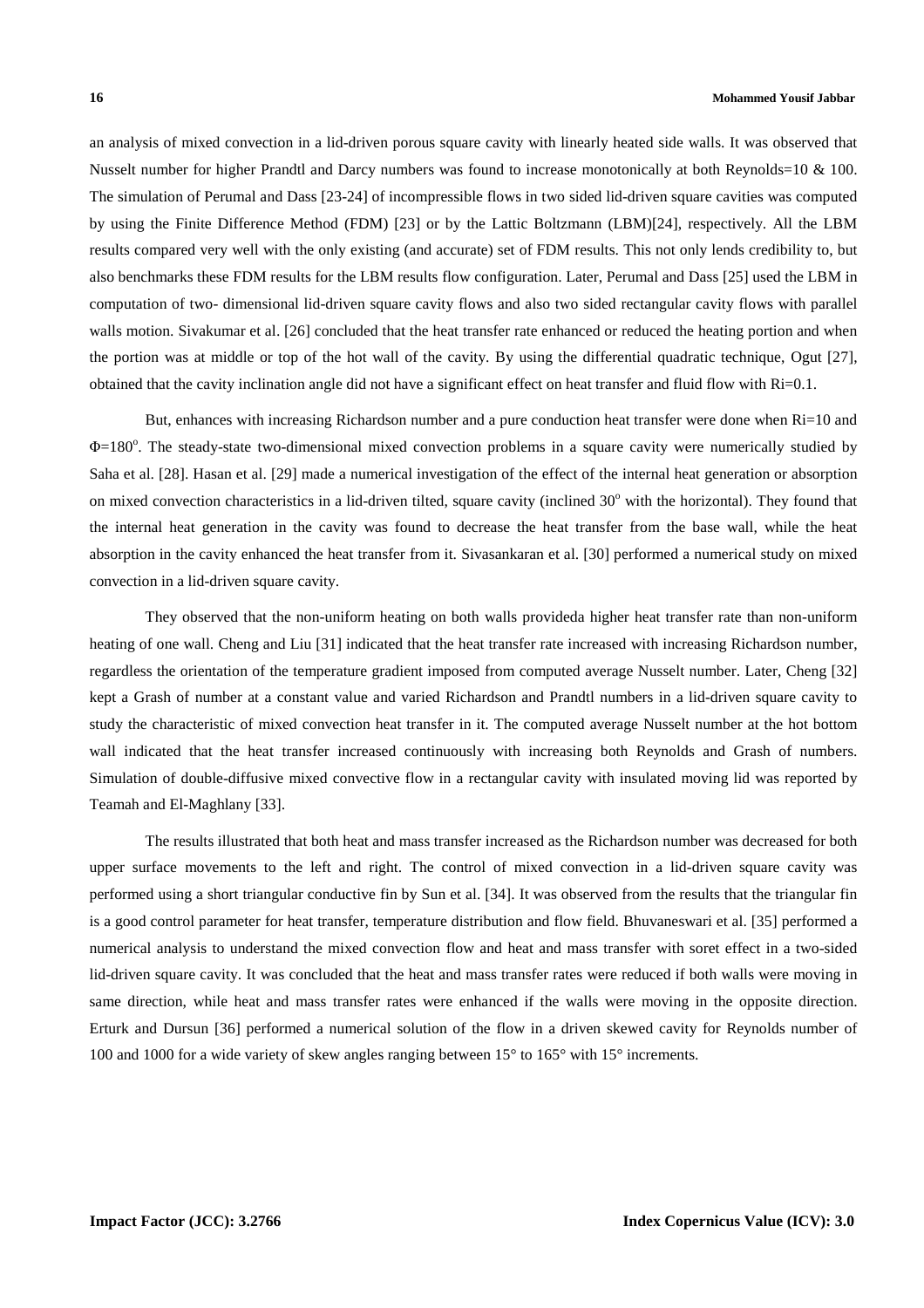

**Figure 1: Schematic Diagram and Coordinate System of the Physical Domain for Four Cases with Boundary Conditions** 

 Very recently, a conduction-combined force and natural convection in a lid-driven parallelogram shaped cavity divided by a solid partition has been numerically formulated and solved by Chamkha et al. [37] using the finite volume method with SIMPLE algorithm. It was found that the minimum mean Nusselt number for the two different cases of upwards and downwards lid-movement was at the side wall inclination angle of  $0^\circ$ .

 It was appeared from the literature review that few research works have been carried out on natural or mixed convection ina parallelogram-shaped cavities, and the two-sided parallel and anti-parallel lid-driven parallelogram-shaped cavity with a variable side walls inclination angles has not been studied in details yet. Therefore; the aim of this study is to investigate this problem in a differentially heated parallelogrammic cavities in which both horizontal walls are thermally insulated.

# **PROBLEM FORMULATION AND MATHEMATICAL MODELING**

 A two-dimensional parallelogrammic cavity of height (H) and width (H) is considered for the present work with the physical dimensions as shown in Figure 1. The top and bottom walls of the cavity are considered insulated. The inclined lids have different constant temperatures. Four different cases were considered as shown in Figure 1. In case I, both side walls are moving upwards, while in case II, both left (hot) and right (cold) side walls are moving downwards. In case III, the left wall is moving up wards while the right downwards, and incase IV, the left wall is moving downwards while the right wall is moving upwards. The side walls inclination angle(Φ)with respect to vertical is varied as  $0^\circ$ , 30 $^\circ$ ,  $-30^\circ$ , 60 $^\circ$  and-60 $^\circ$ , respectively. The flow is assumed to be Newtonian, steady, laminar, incompressible, and the fluid properties are assumed to be constant except for the density variation which is modeled according to Boussines q approximation, while viscous dissipation effects are considered to be negligible. The cavity is filled with air ( $Pr = 0.71$ ). The viscous incompressible flow and the temperature distribution inside the parallelogrammic cavity are governed by the Navier–Stokes and the energy equations, respectively which are given in a dimensionless form as follows:

$$
\frac{\partial v}{\partial x} + \frac{\partial v}{\partial y} = 0\tag{1}
$$

$$
U\frac{\partial U}{\partial x} + V\frac{\partial U}{\partial y} = -\frac{\partial P}{\partial x} + \frac{1}{Re}\left(\frac{\partial^2 U}{\partial x^2} + \frac{\partial^2 U}{\partial y^2}\right) \tag{2}
$$

$$
U\frac{\partial V}{\partial x} + V\frac{\partial V}{\partial y} = -\frac{\partial P}{\partial y} + \frac{1}{Re}\left(\frac{\partial^2 V}{\partial x^2} + \frac{\partial^2 V}{\partial y^2}\right) + Ri\ \theta\tag{3}
$$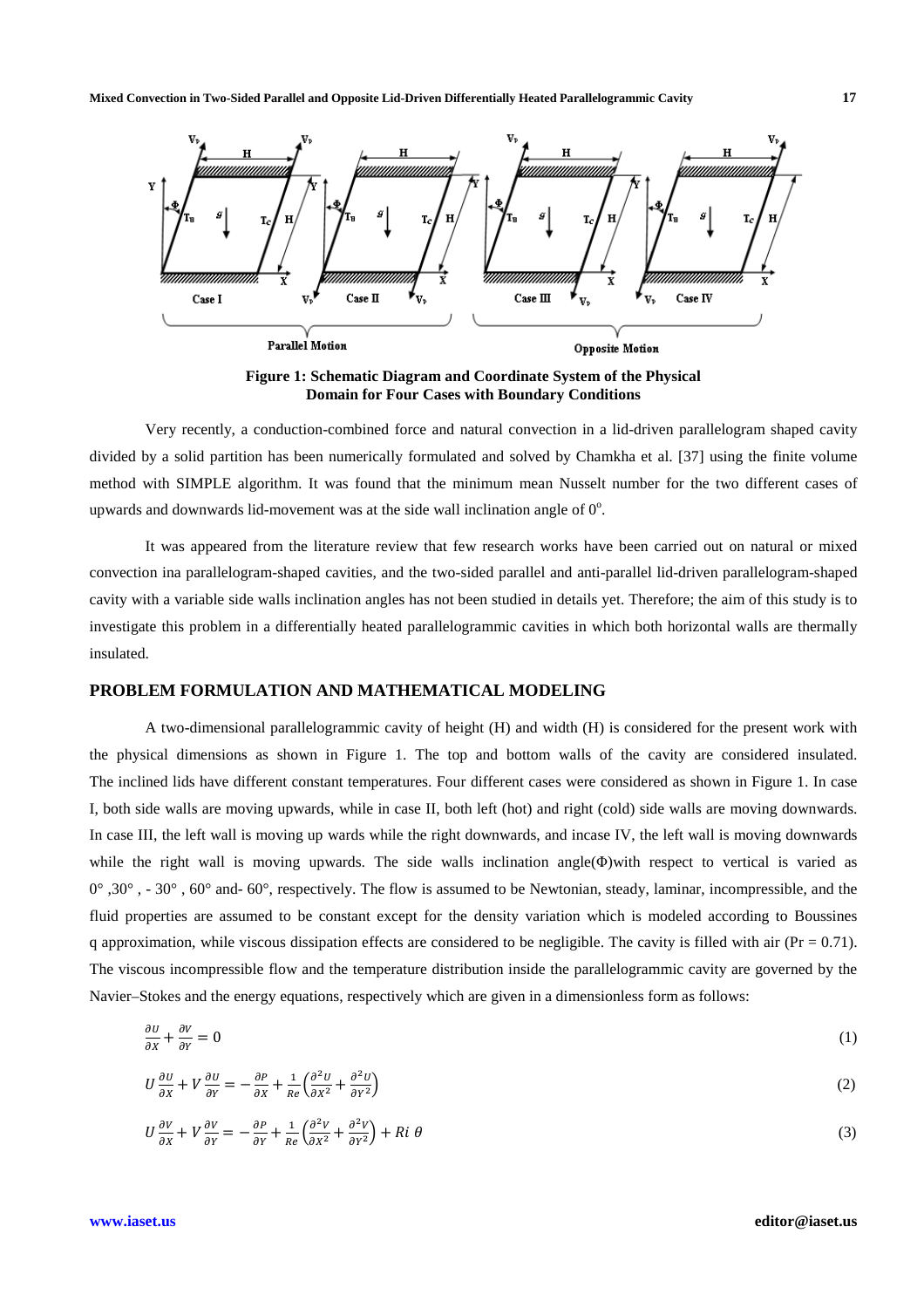## **18 Mohammed Yousif Jabbar**

$$
U\frac{\partial\theta}{\partial x} + V\frac{\partial\theta}{\partial y} = \frac{1}{Re*Pr} \left(\frac{\partial^2\theta}{\partial x^2} + \frac{\partial^2\theta}{\partial y^2}\right)
$$
(4)

 The governing equations are transformed into dimensionless forms under the following non-dimensional variables:

$$
\theta = \frac{T - T_c}{T_h - T_c}, X = \frac{x}{H}, Y = \frac{y}{H}, U = \frac{u}{V_P}, V = \frac{v}{V_P} \text{ and } P = \frac{p}{\rho V_P^2}
$$
\n(5)

The previous dimensionless numbers are defined as:-

$$
Pr = \frac{\vartheta}{\alpha}, Gr = \frac{g\beta(T_h - T_c)H^3}{\vartheta^2}, Re = \frac{V_P H}{\vartheta} \quad and \quad Ri = \frac{Gr}{Re^2}
$$
 (6)

The governing parameters in this problem is Richards on number,  $\text{Ri} = \text{Gr}/\text{Re}^2$ , which characterizes the relative importance of buoyancy to forced convection. To vary Richardson number, Grash of number is fixed at Gr  $=10^4$  while changing Reynolds number through the plate velocity  $V_P(10 \le Re \le 1000)$ . The calculations are done with Reynolds number identical at both sides of the cavity. Investigations through the cavity are made for ranges of the Richardson number from 0.01 to 100. Two-sided lid-driven cavity is analyzed according to the direction of moving plate, as shown in Figure 1. The rate of heat transfer is expressed in terms of average Nusselt number  $(\overline{Nu}_{h})$  as follows :

$$
\overline{Nu}_{\mathbf{h}} = -\int_0^{H \cdot \cos(\Phi)} \left[\frac{\partial \theta}{\partial n}\right]_{X=0} dn
$$
\n(7)

### **Boundary Conditions**

The boundary conditions which are used in the present study, can be arranged as follows:

The top wall of the parallelogrammic cavity is considered adiabatic, so that:

$$
Y = cos(\Phi), \frac{\partial \theta}{\partial Y} = 0, U = V = 0
$$
\n(8)

• The bottom wall of the parallelogrammic cavity is considered adiabatic, so that:

$$
Y=0, \frac{\partial \theta}{\partial Y} = 0, U = V=0 \tag{9}
$$

The left inclined side wall is maintained at a uniform hot temperature  $(T_H)$ , so that:

$$
0 \le X \le \sin(\Phi), 0 \le Y \le \cos(\Phi), \theta = 1, V = \pm \cos(\Phi) \text{ and } U = \pm \sin(\Phi) \tag{10}
$$

The right inclined side wall is maintained at a uniform cold temperature( $T<sub>C</sub>$ ), so that:

$$
1 \le X \le 1 + \sin(\Phi), 0 \le Y \le \cos(\Phi), \ \theta = 0, V = \pm \cos(\Phi) \ \text{and} \ U = \pm \sin(\Phi) \tag{11}
$$

### **NUMERICAL SCHEME AND VALIDATION**

 Continuity, Navier–Stokes and energy Eqs.(1) through (4) with corresponding boundary conditions given in Eqs. (8-11) are solved using the finite volume approach [38, 39]. The diffusion terms are approximated by a second order central difference scheme which gives a stable solution. Furthermore, a second order upwind differencing scheme is adopted for the convective terms. The finite volume method along with the SIMPLE algorithm is applied to transfer the partial differential equations to algebraic relations. Then, the **SIP** (**S**trongly **I**mplicit **P**rocedure) algorithm is used to solve the obtained algebraic equations. The present code utilizes the collocated variable arrangement. The iterative solution is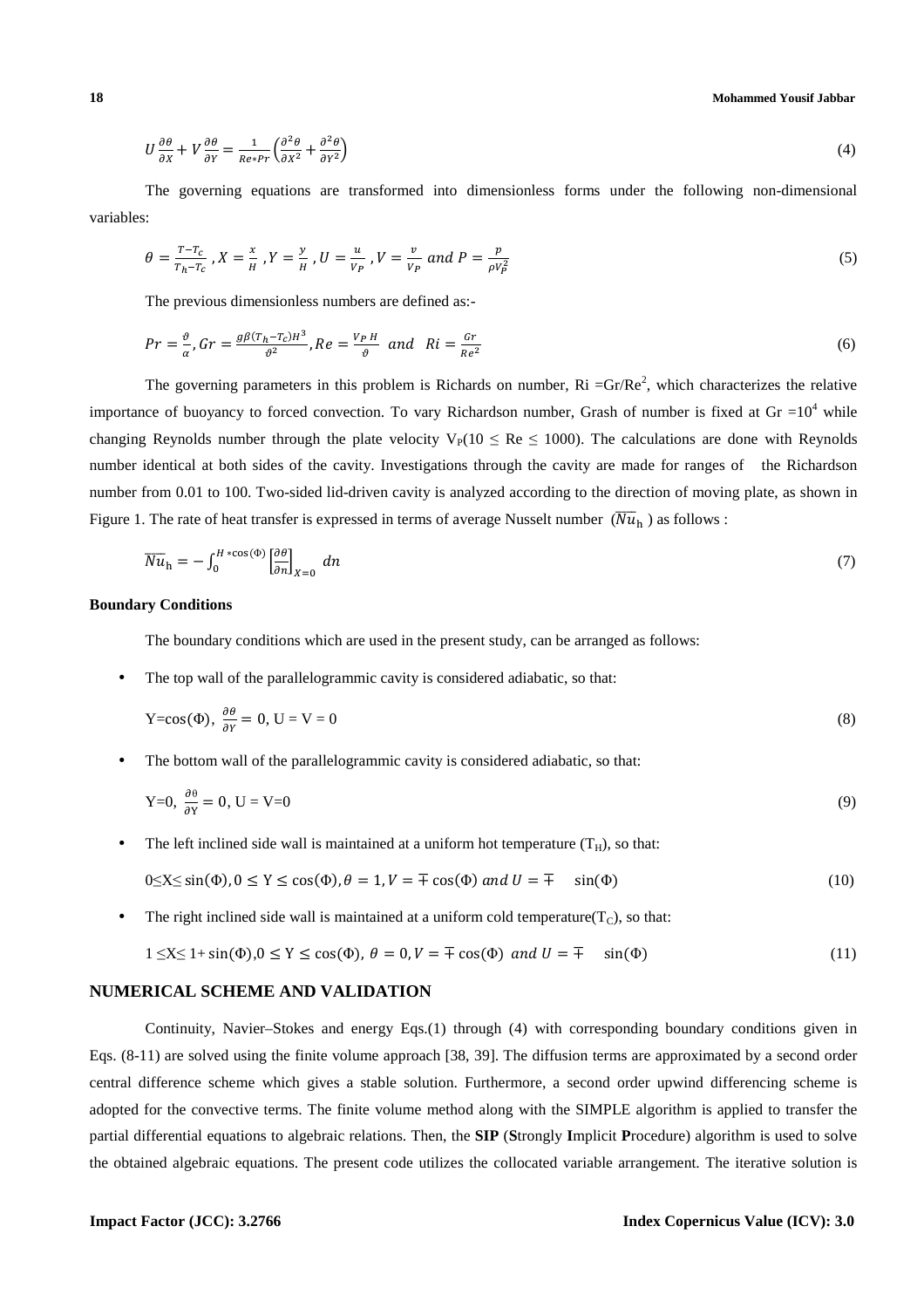continued until the residuals for all computational cells became less than  $10^{-6}$  for all dependent variables. The description of this solution method is given very well in Ferzinger and Peric [40], and the details are not given here for brevity. In the present work, eight combinations (40 x 40, 50 x 50, 60 x 60, 70 x 70, 80 x 80, 100 x 100, 120 x 120 and 150 x 150) of non-uniform grids are used to test the effect of grid size on the accuracy of the predicted results. Figure 2 shows the convergence of the average Nusselt number  $(\overline{Nu}_{h})$ , at the left heated side wall of the parallelogram-shaped enclosure with grid refinement. It is observed that the grid independence is achieved with the combination of (120x120) control volumes, where there is insignificant change in the average Nusselt number $(\overline{Nu}_h)$  with the improvement in finer grid. The agreement is found to be excellent, which verifies the present computations indirectly.

 The validation of present computer code has been verified for the mixed convection in a lid-driven cavity with a stable vertical temperature gradient problem by Iwatsu et al. [41] and Oztop and Dagtekin [11]. As can be seen from Table 2, there is a good agreement for average Nusselt numbers at the top wall obtained in the present study when compared to those of [41&11].

# **RESULTS AND DISCUSSIONS**

 Mixed convection in a parallelogrammic cavity whose left and right walls move in same direction (parallel motion) or opposite (anti-parallel motion) direction with a constant velocity, is the problem analyzed in the present study. The boundary conditions for parallel and anti parallel walls motion cases are shown in Figure 1.

#### **Parallel Walls Motion**

 For case I, Figure 3 depicts the stream traces obtained for five different values of Richardson numbers (Ri=0.01, 0.1, 1, 10 and 100). In addition, the cavity inclination angle is varied as  $(\Phi = 0^{\circ}, 30^{\circ}, 60^{\circ}, -30^{\circ},$  and -60°). Here, the left and right walls move upwards, and the line somewhere parallel to them is in the same direction with same velocity. At  $Ri=0.01$  and  $\Phi=0^{\circ}$ , the stream traces form two primary quazi-symmetrical vortices, and another two secondary vortices near the top horizontal wall of the cavity. It is noted that for the left primary vortex, the forces due to moving left lid and buoyancy act in the same clock-wise direction (aiding). Vise verse, the lager force due to moving right lid and small buoyancy force act in opposite directions (opposing). As the Richardson number increases  $(Ri=0.1, 1, 10, n=100)$ , the natural convection plays a dominate role, making the left primary vortex to grow up and continues to increase in size and fill almost the cavity. The right primary vortex is gradually eliminated, because the natural convection opposes its circulation, and the left dominant vortex compresses it to the right wall. Then, the right vortex becomes very thin at  $Ri=100$ , and the two secondary vortices are disappeared with the first step of increasing of Richardson number ( $Ri=0.1$ ). When  $\text{Ri}=0.01$  and  $\Phi=30^\circ$ , the two primary vortices are existed too, but the left primary vortex occupies most of the cavity if it is compared with the same case of  $\Phi=0^\circ$ . The expansion of the left primary vortex is formed as a result of increasing of inclination angle then, it pushed the right primary vortex toward the upper right corner. With the increasing of  $Ri=0.1$ , 1, 10 and 100, the expansion of the left primary vortex continues generally but at  $Ri=10$  and 100, the right primary eliminating vortex begins to shrink into two small vortices at the upper acute and lower obtuse right angles, respectively. With further increase in inclination angle,  $\Phi = 60^\circ$  and at Ri=0.01, it is noted that the two new small and weak vortices are appeared and distributed above and under the left large vortex. With the increasing in Ri=0.1, 1, 10 and 100, the two small vortices are disappeared, the left primary vortex remained dominant too, and the right vortex is eliminated and presented to the upper right corner but doesn't shrink into two vortices as that happened in the previous step of  $\Phi = 30^\circ$ .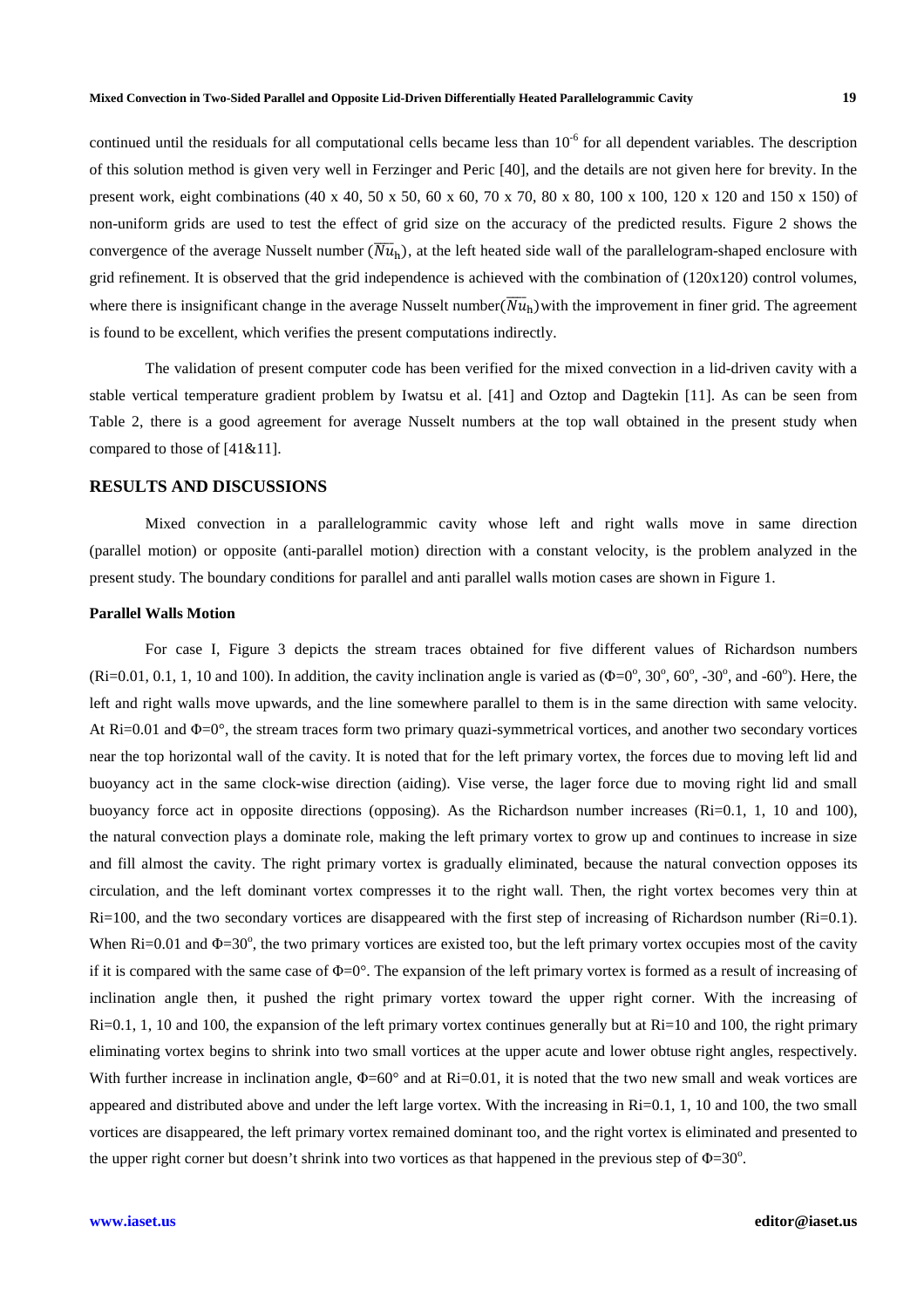The phenomenon is completely reversed when  $\Phi = -30^{\circ}$  and  $\Phi = -60^{\circ}$  at Ri=0.01. Here, the right primary vortex becomes dominant, while the left was dominant when  $\Phi = 30^{\circ}$  and  $\Phi = 60^{\circ}$ . At the same point of comparison, when the Richardson number continues to increase, the right primary vortex becomes gradually smaller and presented downwards to the right acute bottom angle at Ri=100. The right eliminating vortex doesn't shrink into two small vortices as that happened in the right primary vortex when  $\Phi = 30^\circ$ .

 The isotherms for mixed convection with different values of Richardson number and Φ are shown in Figure 4, for case I, lower value of  $\text{Ri}=0.01$  with  $\Phi=0^{\circ}$ , the same two primary vortices that seen in the stream traces are found here but in isotherms form. Implying that the fluid is heated from the hot wall on the left and cooled by the cold wall on the right. Then, at this Richardson number (Ri=0.01), the forced convection implies to dominate over the natural convection. This heat transfer phenomenon can be noticed form a quasi-symmetrical and steeper thermal gradients between two counter-vortices, and there are no isotherms penetration or observed on the core of each vortex. As the Richardson number increases  $(Ri=0.1)$ , the isotherms distorted and compressed towards the cold side wall and begin to penetrate towards the core of the cavity. The isotherms patterns indicate that the energy transfer through the cavity becomes similar to that of pure natural convection at Ri=1, 10 and 100. As well as, the isotherms nearly be horizontal in the central region of the cavity. This means, the heat transfer through the cavity central region mainly occurs by conduction. As the wall inclination angle  $\Phi$  increases to 30°, an earlier highly compressed isotherm is seen toward the right wall when  $Ri=0.01$  and 0.1 and the forced convection is dominant. Further increases in Richardson number ( $Ri=1$ , 10 and 100) make the heat transfer dominated by the natural convection. When  $\Phi = 60^\circ$ , the isotherms have the same behavior of  $\Phi = 30^\circ$ , but at Ri=10 and 100, the distribution of the isotherms being nearly parallel one to each other, implies basically that the cavity is in a quasi-conduction domain.

The main difference between the isotherms of  $\Phi = 30^\circ$  and  $\Phi = -30^\circ$ ,  $\Phi = 60^\circ$  and  $\Phi = -60^\circ$ , are the isotherms clustered towards the hot left wall instead of the cold right wall, and the same methods of heat transfer (force and natural) convection and conduction are repeated.

 For case II, this is the case where both lid-driven walls move downwards in which the opposing forces of buoyancy and shear are on the left, and the aiding forces are on the right. Therefore, it is expected that, the main circulation occurs on the right of the cavity. Stream- traces and isotherms for Richardson number from 0.01-100 and  $\Phi = 0^{\circ}$ -60° and  $\Phi$ =0° - (-60°), are presented in Figures (5 & 6). It is very clear from the stream traces and isotherms contours that they don't change so much, and all events that take place in case I, are inversely repeated in case II.

### **Opposite Walls Motion**

 Figures (7-10) give the obtained stream traces and isotherms patterns. Here the left and right walls move in opposite direction along the line somewhere parallel to them with the same velocity.

For case III, the left wall moves upwards, and the right wall moves downwards for  $\text{Ri}=0.01\times100$  and  $\Phi=0^{\circ}$ -60° and  $\Phi = 0^{\circ}$ - (-60°), as shown in Figure 7. For Ri=0.01 and  $\Phi = 0^{\circ}$ , a single primary large vortex centered at the geometric center of the cavity is formed. It is noted that the forces due to moving lids and buoyancy act in the same (aiding) direction. In addition, the circulation is clockwise and some perturbations are seen in stream traces in the upper right and lower left corners due to impingements of the fluid to the horizontal walls. Even if the Richardson number increases (0.1-100), the perturbations at the upper right and lower left corners are gradually diminished, and circulations become stronger, more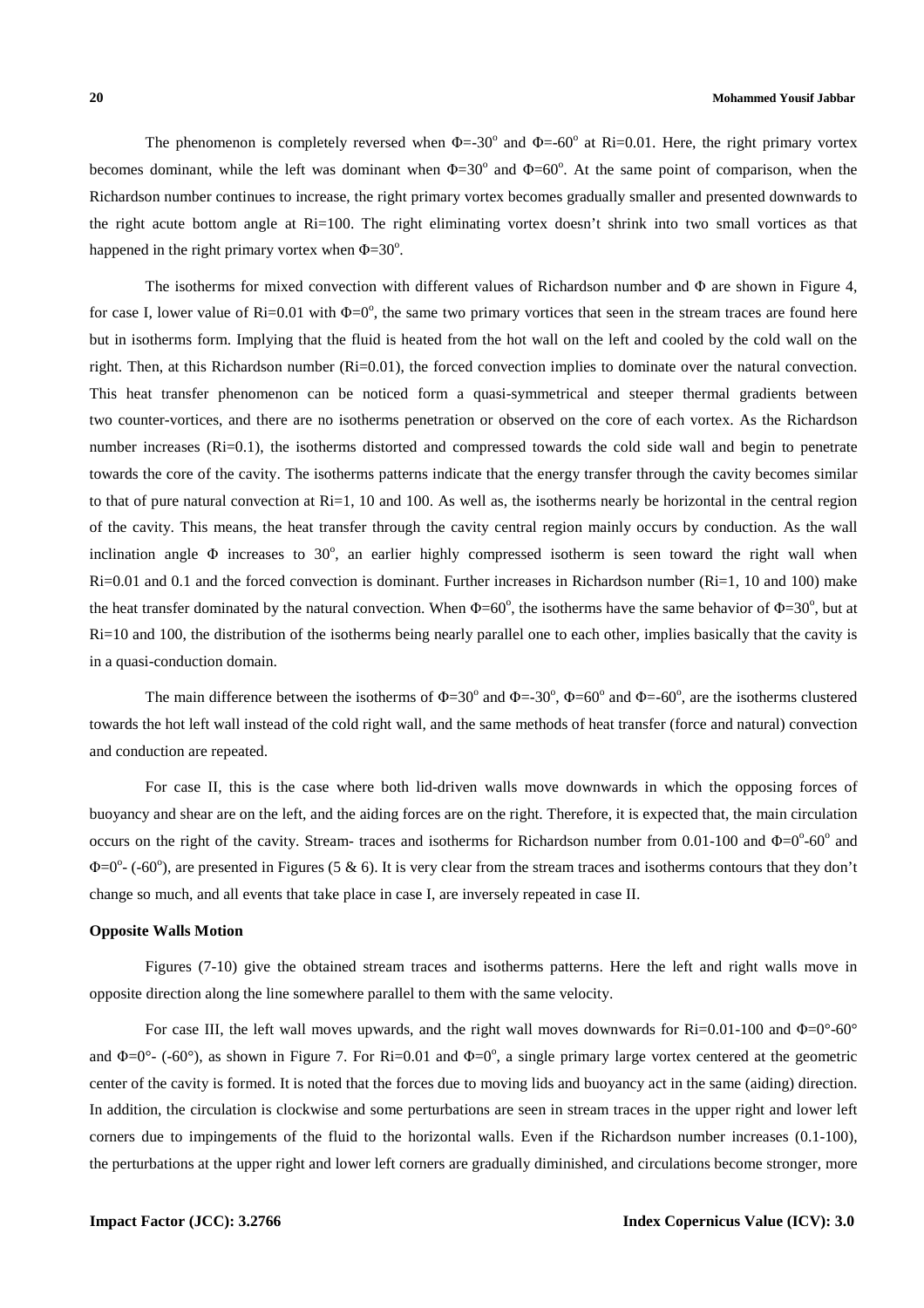uniform and smother. Similar phenomenon has been observed with two side lid-driven cavity in the literature by Oz top and Dagtekin [11], Mahapatra et al. [12] and Perumal and Dass [23]. When the side wall angle increases to  $30^{\circ}$ , the empty space is filled with two secondary anti-clockwise vortices near the top right and bottom left corners of the cavity. Then, when  $\Phi$ =60°, another third clockwise very small vortex is seen at the left acute angle. As the Richardson number is increased (0.1-100) for  $\Phi$ =30° and 60°, the two anti-clockwise and the third clockwise vortices are disappeared, and the stream traces patterns become stronger, smoother and more uniform, especially at  $Ri=100$ . At  $\Phi=30^{\circ}$  and  $Ri=0.1$ -100, this case is similar to the case when  $\Phi = 0^\circ$ , and the stream traces don't change so much. But, for low Ri=0.01, the denoted perturbation is less than that when  $\Phi = 0^\circ$ .

For lower Richardson number ( $Ri=0.01$ ) and  $\Phi=60^\circ$ , a new behavior is appeared, the forced convection is dominant, and strong circulations result in with a three middle, left and right vortices. The left and right vortices induced because of moving lids compresses the middle vortex induced due to buoyancy. Thus, all three vortices generated are almost in same size. When the Richardson number increases (0.1-100), the natural convection begins to dominate generally, which is reflected by the increased size of the middle vortex and compression in the two (left and right) vortices near to both and formation of a single large clockwise vortex which occupies most of the cavity at Ri=100. It is also observed (Figure 8, Ri=0.01 and  $\Phi = 0^\circ$ ) that the single primary vortex is repeated but in isotherms form. And, the temperature distribution decreases from the lower to upper of the left hot wall and from upper to lower of the right cold wall. In what concerns heat transfer, the isotherms show that heat is extracted from the lower left hot wall and reaches the right cold wall along its length.

 The single large primary vortex observed on the stream trace is also observed on the isotherms. Here, the isotherms are also found to be non-symmetric, showing forced convection dominant heat transfer. It is very important to observe that the effect of the buoyancy force on the isotherms is very clear as Richardson number increases from 0.1 to 100, and a thinner layer of isotherms is near the right vertical wall. This means high heat transfer occurs compared to other cases, particularly when both natural and forced convection are of the same order. However, the isotherms patterns corresponding to that of pure natural convection and horizontal isotherms in the core of the cavity indicate that the heat is transferred like that of conduction. As wall inclination angle increases to  $30^{\circ}$ ,  $-30^{\circ}$  and  $60^{\circ}$ , there is no dramatic change takes place, only the isotherms patterns distorted to the left or to the right according to the cavity inclination angles. But, at Φ=60°, a symmetrical behavior about the short diagonal is clearly seen for all values of Richardson number. This leads to conclude that the mixed convection is appeared earlier here and to be dominant.

 For case IV, Figure (9-10), the left hot wall moves downwards and the right cold wall moves upwards. The stream traces at Ri=0.01 and  $\Phi$ =0° illustrate that the strength of lid anti-clockwise circulation is larger than that of buoyancy clockwise circulation. The most area of the cavity occupied by the primary anti-clockwise circulation and the two secondary small clockwise vortices at the upper left and lower right corners of the cavity. As Richardson number increases to 0.1, the two secondary clockwise vortices are disappeared as a result of buoyancy effect. In addition, at  $\text{Ri}=0.1$ and  $\Phi = 0^\circ$ , some perturbation is seen in stream traces in the upper left and lower right corners due to impingement of the fluid to the horizontal walls. With further increases in Richardson number (1 to 100), the new behavior that appeared in case III when  $\text{Ri}=0.01$  and  $\Phi$ =-60 $^{\circ}$  is again repeated here. Hence, the primary anti-clockwise vortex is divided into three identical vortices, left, right and middle. As mentioned before, the left anti-clockwise vortex is formed as a result of opposing of force and natural convection. Vise verse, the aiding of force and natural convection result in a right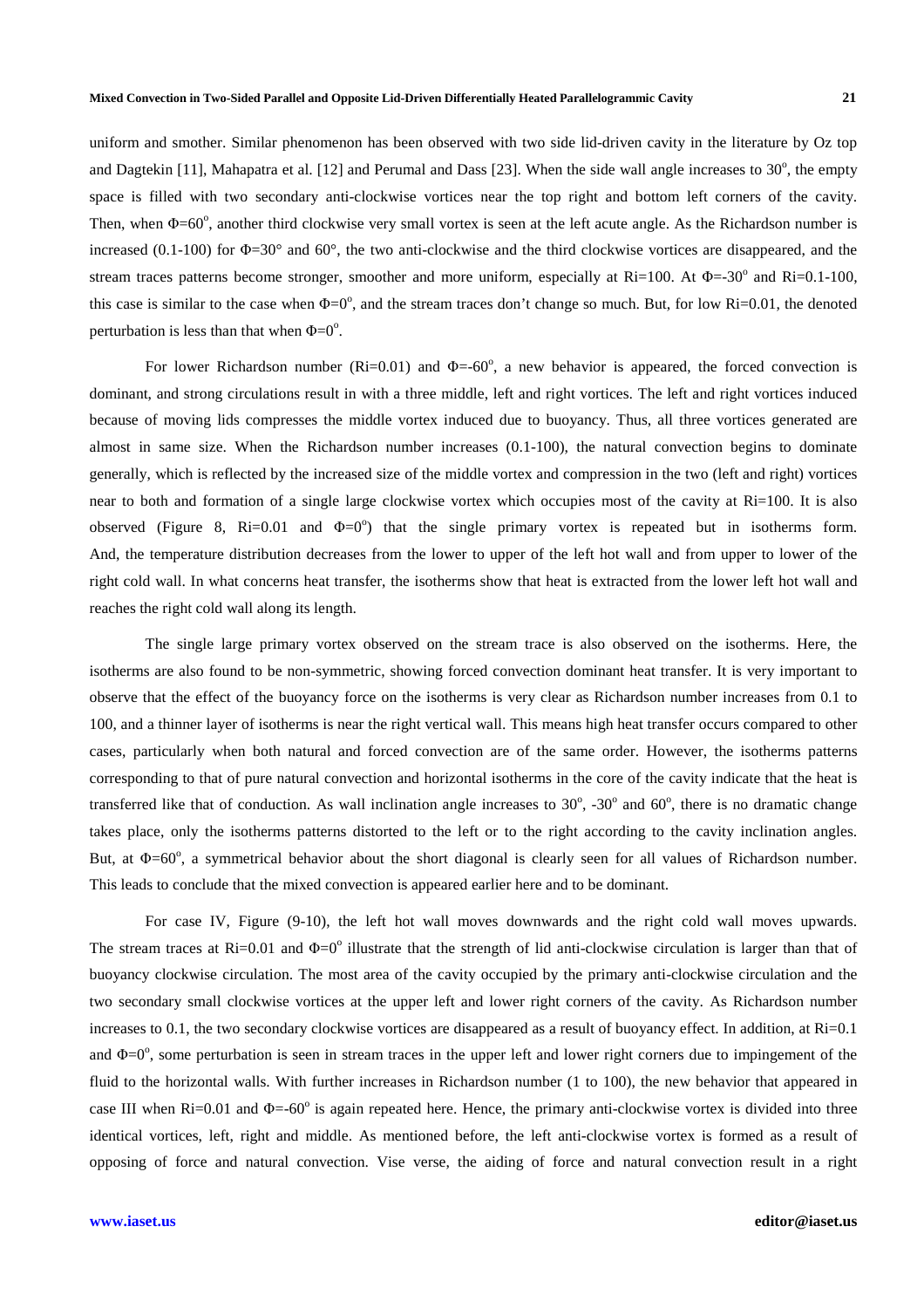anti-clockwise vortex. Mean while, the middle vortex is generated due to buoyancy force (natural convection). Thus, the middle vortex increases in size with the increase in Richardson number, then presses the left and right vortices to the left hot and right cold walls, respectively. This leads to form a large primary vortex fills almost the cavity and a very thin left and right vortices, at Ri=100.

 Because of the reversed circulations were appeared in case IV as compared with case III, the same isotherms contours that appeared in case III are inversely repeated here (case IV), Figure 10 doesn't change so much. Only, when Ri=1 and  $\Phi$ =0° and 30°, a thicker layer of isotherms are clustered to the top right vertical wall and decreased from the top to bottom. The isotherms patterns forming flatter vertical lines indicate that the heat transfer assumed that of pure conduction in the vertical mid-plan. When  $Ri=0.01$  and  $\Phi=30^\circ$ , the isotherms are pressed and clustered towards the core of the cavity more than the isotherms of the previous same case, vise verse that happened when  $\text{Ri}=0.01$  and  $\Phi=0^{\circ}$  of case IV. Generally, the isotherms patterns in case IV is flatter than that of case III when Ri=0.01-0.1, the forced convection is dominant and to be natural for Ri=1-100.

## **Heat Transfer Characteristics**

According to the lid upwards or downwards movement, the local Nusselt number  $(Nu<sub>v</sub>)$  versus the vertical distance (Y) can be analyzed as follows;

When the right cold wall moves upwards (case I and IV), Figures (11 a& d), it is very obvious, due to the forced convection affecting negatively on the heat transfer here, the local Nusselt number is decreasing from the bottom to top along the right cold wall for a given Richardson number. Then, we can say the Nusselt number is a decreasing function of Richardson number. At high Richardson numbers, the variation of Nusselt number is negligibly small because of the dominant natural convection. From Figures (12 and 14), (a & d) with increasing the positive value of wall inclination angle, a similar trend to that of Figures (11 a & d) with reduced local Nusselt number at different Richardson number has been observed. A similar behavior has been seen in the literature by Oztop and Dagtekin [11]. But, when the value of sidewall inclination angle decreases negatively, Figures (13 and 15), (a & d), for  $\text{Ri}=0.01$  and 0.1, the variation of the local Nusselt number is complex and has a maximum and minimum points due to the effect of the primary and secondary vortices on the surfaces, especially for the forced convection dominant flow (Ri=0.01). The maximum local Nusselt number as a result of impingement of the fluid on hot or cold surfaces, then the thermal boundary layer is grown up. The minimum local Nusselt number corresponds to the surface when the detachment of the thermal boundary layer occurs. It should be noted that for  $R_i > 0.1$ , the variation of Nusselt number in the negative decrease of sidewall inclination angle for a given Richardson number is bigger than that of the positive increase because of the dominated forced convection. When the right cold wall moves downwards (case II and III). Figures (11, 12 and 14), (b & c) for the positive increases and Figures (13 and 15), (b & c), for negative decreases wall inclination angle, it is very clear that all behaviors of the local Nusselt number are inversely repeated when the right cold wall moves upwards. A similar behavior has been seen in the literature by Cheng and Liu [31].

 Finally, the effect of decreasing and increasing of the average Nusselt number with increasing of Richardson number along the left heated wall for different cases of study are presented in Figures (16-20). We should note that for 10≤Ri≤100, the variation of the average Nusselt number is negligibly small because of the dominant natural convection. Generally, it has been observed that for  $Ri<1$ , the forced convection is the dominated regime,  $Ri>1$  is the natural convection dominated regime and  $Ri=1$  is the mixed one for different values of wall inclination angle. But, in Figure 17,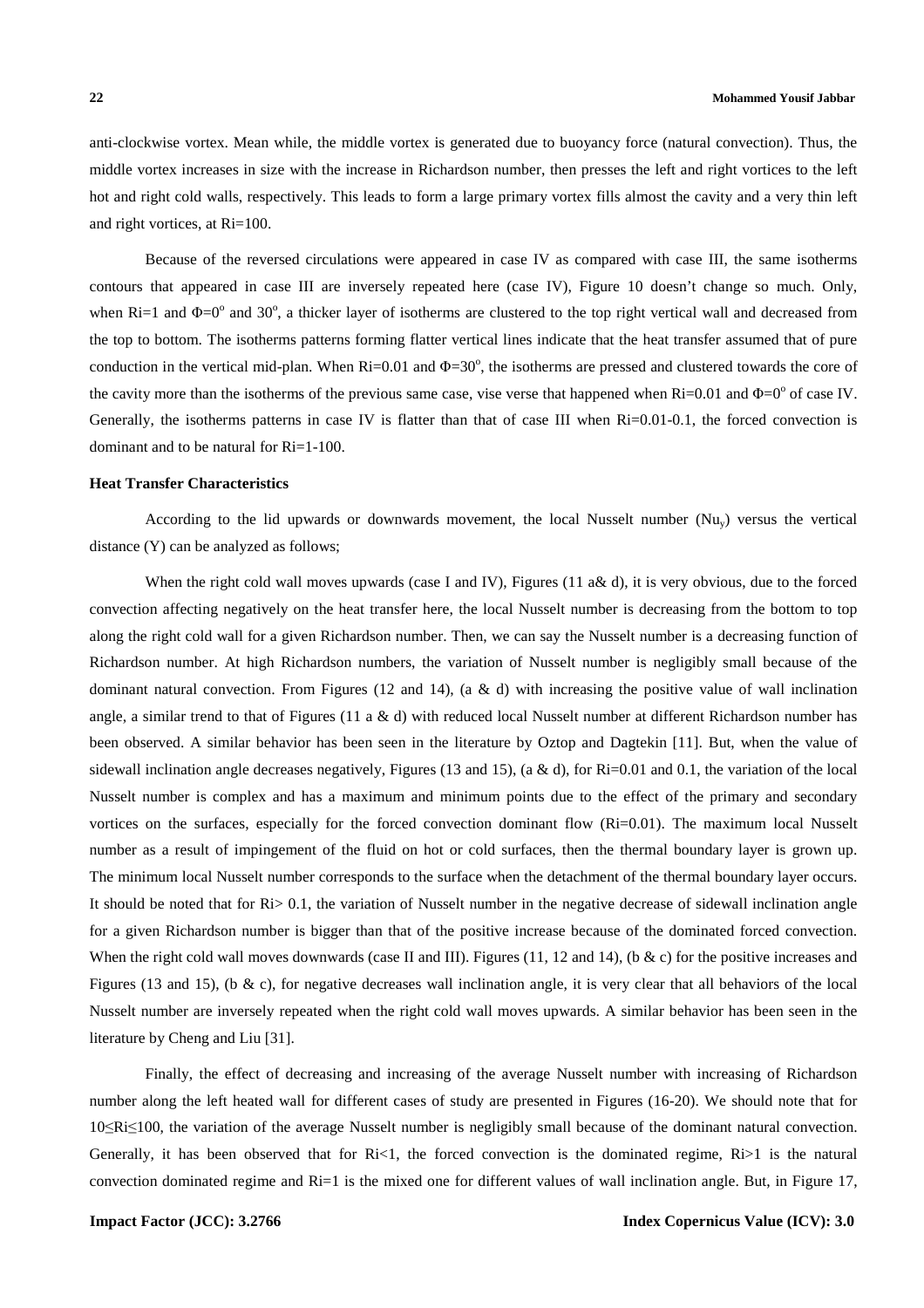for case IV,  $\Phi = 30^{\circ}$ , and Figures 20, for case III, $\Phi = -60^{\circ}$ , the average Nusselt number has the minimum value in these cases at Ri=0.0, this is due to the fluid which is relatively stagnant at the bottom and top of the left heated wall, respectively. We can see that for Ri<1, the maximum average Nusselt number is 17.2 at  $\Phi$  =-30° (case III), and the minimum is 4.0 at  $\Phi$ =60° (case IV), for Ri=1, the maximum is 5.0 at  $\Phi$ =0, 30° and -30° (case III), and the minimum is 1.0 at  $\Phi$ =0° and 30° (case IV) and when Ri>1, the average Nusselt number is between 1.0 and 2.0. Generally, the maximum average Nusselt number along the left heated wall is 17.2 at  $\Phi = -30^{\circ}$  and Ri=0.01 (case III), and the maximum local Nusselt number along the right cold wall is 180 at  $\Phi$ =60° and Ri=0.01 (case I).

## **CONCLUSIONS**

 Parallelogrammic shaped cavity is very attractive to build more complex and complete structures that gives a good heat transfer performance. The present study deals mainly with parallelogrammic cavities filled with air. It has been concerned with the numerical modeling of mixed convection in two sided lid-driven differentially heated cavities. It has been done for four different cases described by the direction of sliding of vertical or inclined walls. The governing parameters are, Richardson number (Ri) and sidewalls inclination angle (Φ), which describe the heat transfer regime in mixed convection. From the results of the present investigation, the conclusions can be made as follows:

- Commonly, the Richardson number has a greater effect on the heat transfer phenomenon. For Ri<1, the forced convection is dominated on flow and heat transfer, for  $Ri>1$ , the natural convection is dominated, then for  $Ri=1$ , the two regimes are seen (mixed convection). But, at case III, because of greater shear force effect induced by the greater negative inclination angle (Φ) is added to the buoyancy force, then unusual behavior is seen, at  $\text{Ri}=0.01$  and  $\Phi$ =-60°, Figure 7, an earlier mixed convection regime is started instead of forced convection.
- When the direction of the two moving walls is the same, the heat transfer is reduced and if they are moving in opposite direction, it is enhanced.
- Generally, the average Nusselt number along the left heated wall decreases with increasing values of Richardson number for all values of side walls inclination angles.
- It is found that the local Nusselt number along the right cold wall is a decreasing function for cases I and IV, and an increasing function for cases II and III, for different values of sidewall inclination angle.
- For the positive increase in the value of (Φ), the maximum local Nusselt number for the right cold wall is predicted to be 180 at  $\Phi$ =60° (case I), and the minimum is to be 25 at  $\Phi$ =30° (case II). But, for the negative decrease of (Φ), the maximum local Nusselt number for the right cold wall is to be 117 at  $\Phi$ =-60° (case III), and the minimum is 12 at  $\Phi$ =-60 $\degree$  too but for case I. In general, the maximum local Nusselt number for the upward lid movements of the right cold wall is 180 at  $\Phi$ =60° (case I), and the minimum is 12 at  $\Phi$ =-60° (case I). Then, the positive values of (Φ) cause a greater increases in local Nusselt number than the same negative values of  $(\Phi)$ .
- It is clearly seen that the maximum average Nusselt number along the left heated wall is predicted to be at  $\Phi$ =60°. (Ri=0.01 and case III), and the minimum is at  $\Phi$ =-60°,(Ri=0.01 and case IV). Generally, for all values of  $\Phi$  except at Φ=-60°, case III takes almost the greatest values of average Nusselt number with the increasing of Richardson number.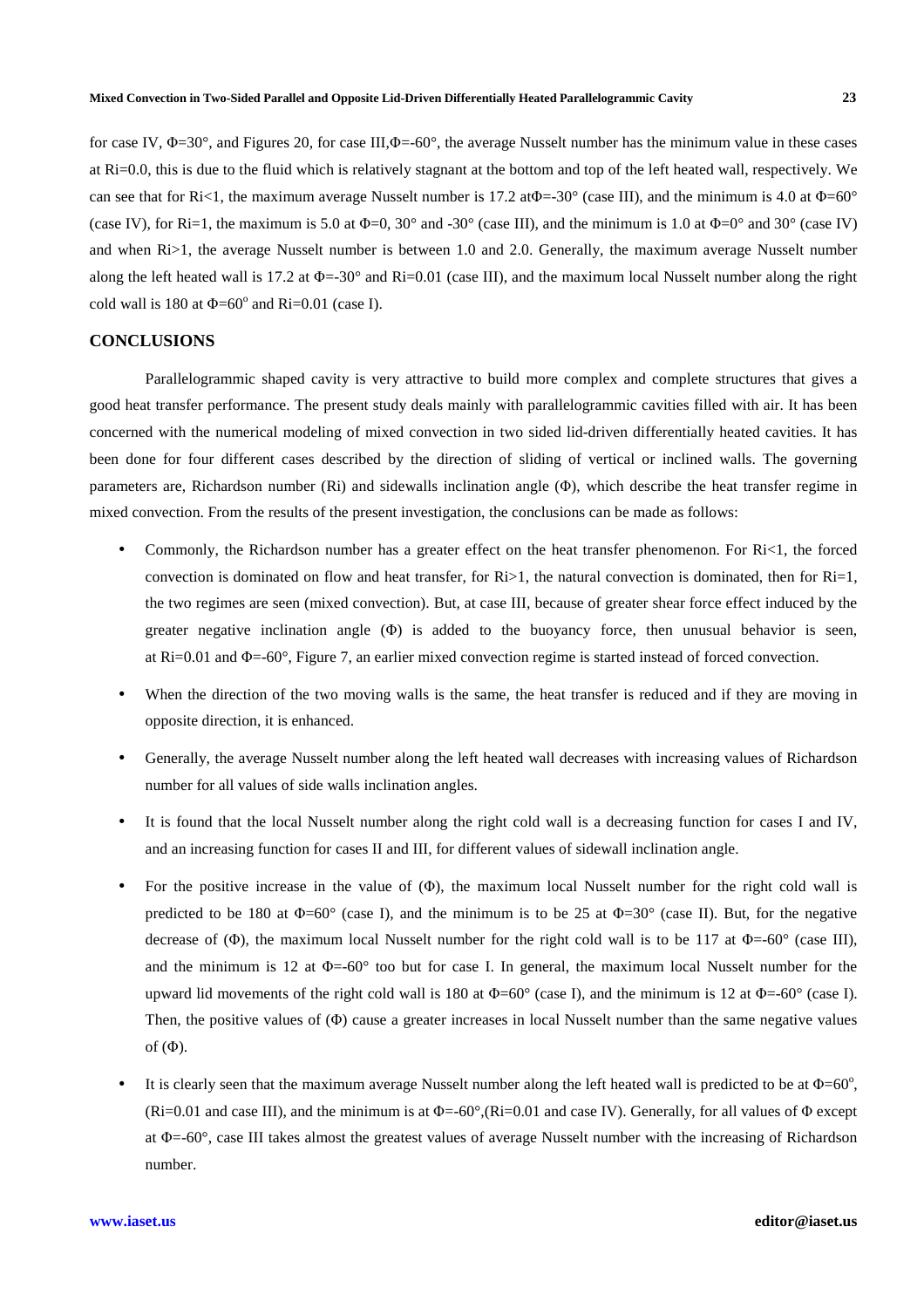## **REFERENCES**

- 1. O. Aydenand Wen-Jei Yang, Mixed convection in cavities with a locally heated lower wall and moving side wall, Numerical Heat Transfer, Part A, vol. 37, 695-710, 2000.
- 2. Hiroshi Nakamura and Yutaka Asako, Heat transfer in parallelogrammic shaped enclosure, Bulletin of JSME, vol. 23, No. 185, 1827-1834, 1980.
- 3. Yutaka Asako and Hiroshi Nakamura, Heat transfer in parallelogrammic shaped enclosure, Bulletin of JSME, vol. 25, No. 207, 1412-1418, 1982.
- 4. Yutaka Asako and Hiroshi Nakamura, Heat transfer in parallelogrammic shaped enclosure, Bulletin of JSME, vol. 27, No. 228, 1144-1151, 1984.
- 5. D. Naylor and P. H. Oosthuizen, A numerical study of free convection heat transfer in a parallelogram-shaped enclosure, International Journal of Numerical Methods for Heat & Fluid Flow, vol. 4, 553-559, 1994.
- 6. V. A. Costa, Double diffusive natural convection in parallelogrammic enclosures, Int. J. of Heat and Mass Transfer, vol. 47, 2913-2926, 2004.
- 7. V. A. F. Costa, Double diffusive natural convection in parallelogrammic enclosures filled with fluid-saturated porous media, Int. J. of Heat and Mass Transfer, vol. 47, 2699-2714, 2004.
- 8. J. M. G. D. Maria, A. Bairi and V. A. F. Costa, Empirical correlation at high ra for steady-state free convection in 2d air-filled parallelogrammic enclosures with isothermal discrete heat sources, Int. J. of Heat and Mass Transfer, vol. 53, 3831-3838, 2010.
- 9. A. Bairi, J. M. G. D. Maria and N. Laraqi, Transient natural convection in parallelogrammic enclosures with isothermal hot wall. experimental and numerical study applied to on-board electronics, Applied Thermal Engineering, vol. 30, 1115-1125, 2010.
- 10. H. C. Kuhlmann, S. Albensoeder and C. Blohm, Flow instabilities in the two-sided lid-driven cavity, 12th International Couette-Taylor Workshop, September 6-8, 2001,Evanston, USA.
- 11. H. F. Oztopand I. Dagtekin, Mixed convection in two-sided lid-driven differentially heated square cavity, Int. J. of Heat and Mass Transfer, vol. 47, 1761-1769, 2004.
- 12. S. K. Mahapatra, P. Nada and A. Sarkar, interaction of mixed convection in two-sided lid-driven differentially heated square enclosure with radiation in presence of participating medium, Heat and Mass Transfer, vol. 42, 739-757, 2006.
- 13. W. J. Luo and R. J. Yang, Multiple fluid flow and heat transfer solutions in two-sided lid-driven cavity, Int. J. of Heat and Mass Transfer, vol. 50, 2394-2405, 2007.
- 14. A. Al-Amiri, K. Khanafer, J. Bull and I. Pop, Effect of sinusoidal wavy bottom surface on mixed convection heat transfer in alid-driven cavity, Int. J. of Heat and Mass Transfer, vol. 50, 1771-1780, 2007.
- 15. P. Shah, B. Rovagnati, F. Mashayek and G. B. Jacobs, Subsonic compressible flow in two-sided lid-driven cavity. part i: equal walls temperatures, Int. J. of Heat and Mass Transfer, vol. 50, 4206-4218, 2007.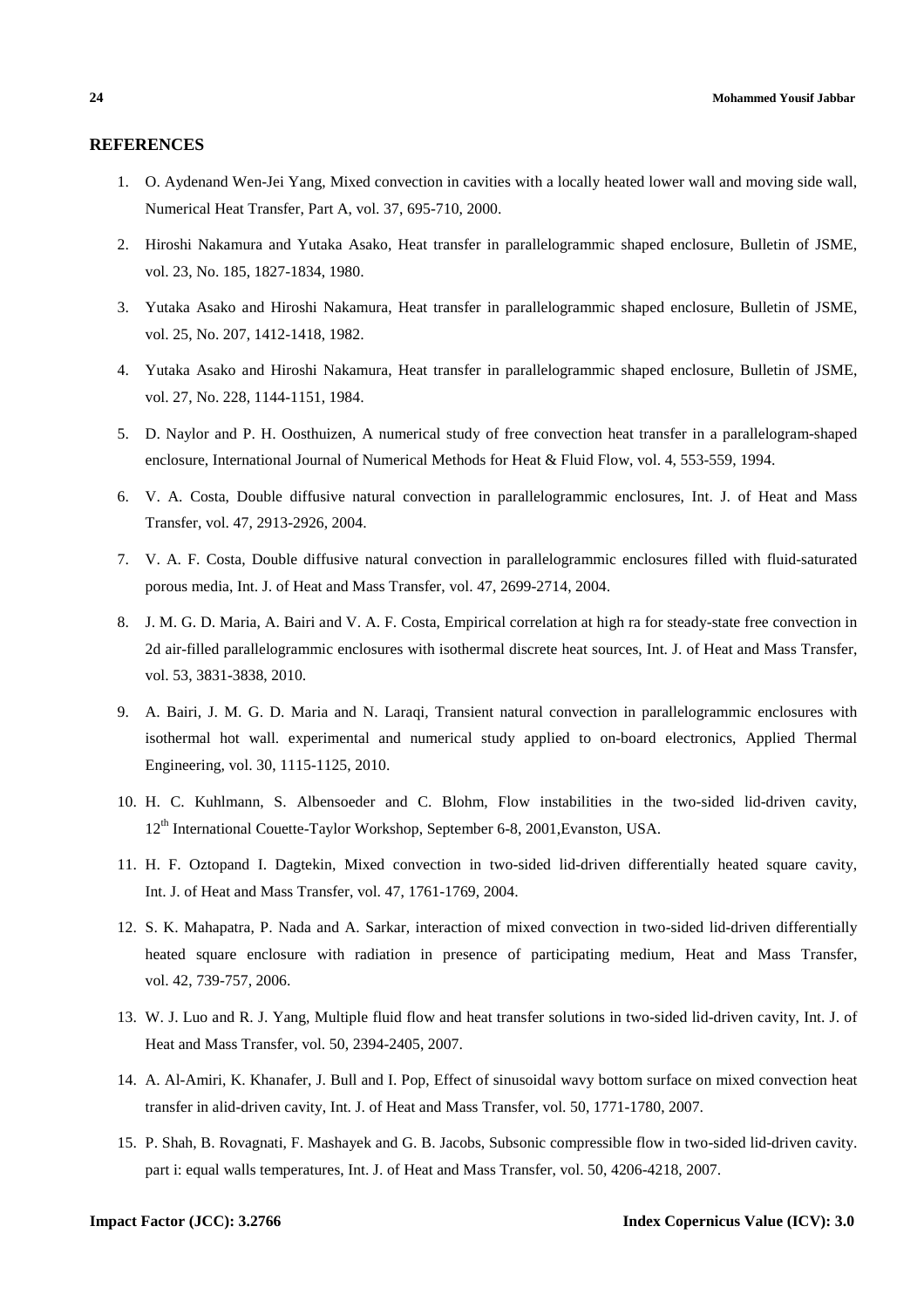- 16. P. Shah, B. Rovagnati, F. Mashayek and G. B. Jacobs, Subsonic compressible flow in two-sided lid-driven cavity. part ii: unequal walls temperatures, Int. J. of Heat and Mass Transfer, vol. 50, 4219-4228, 2007.
- 17. H. F. Oztop, C. Sun and B. Yu, Conjugate-mixed convection heat transfer in a lid-driven enclosure with thick bottom wall, Int. Communications in Heat and Mass Transfer, vol. 35, 779-785, 2008.
- 18. E. Wahba, Bifurcation phenomena for two-sided non-facing lid-driven cavity flow, wseas international conference on engineering mechanics, structures, Engineering Geology(EMESEG '08), July 22-24, 2008,Heraklion, Crete Island, Greece.
- 19. E. M. Wahba, Multiplicity of states for two-sided and four-sided lid-driven cavity flows, Computers and Fluids, vol. 38, 247-253, 2009.
- 20. D. Z. Noor, P. R. Kanna, M. Chern, Flow andheat transfer in a driven square with double-sided oscillating lids in anti-phase, Int. J. of Heat and Mass Transfer, vol. 52, 3009-3023, 2009.
- 21. N. Ouertatani, N. B. Cheikh, B. B. Beya, T. Lili and A. Campo, Mixed convection in a double lid-driven cubic cavity, Int. J. of Thermal Science, vol. 48, 1265-1272, 2009.
- 22. T. Basak, S. Roy, S. K. Singh and I. Pop, Analysis of mixed convection in a lid-driven porous square with linearly heated side walls, Int. J. of Heat and Mass Transfer, vol. 53, 1819-1840, 2010.
- 23. D. A. Perumal and A. K. Dass, Simulation of Incompressible Flows in Two-Sided Lid-Driven Square Cavities. Part I-FDM, CFD Letters, vol. 2(1), 13-24, 2010.
- 24. D. A. Perumal and A. K. Dass, Simulation of incompressible flows in two-sided lid-driven square cavities. Part II-LBM, CFD Letters, vol. 2(1), 25-38, 2010.
- 25. D. A. Perumal and A. K. Dass, Multiplicity of steady solutions in two-dimensional lid-driven cavity flows by Lattice Boltzmann method, Computer and Mathematics with Applications, vol. 61, 3711-3721, 2011.
- 26. V. Sivakumar, S. Sivasankaran, P. Prakash and J. Lee, Effect of heating location and size on mixed convection in lid-driven cavities, Computer and Mathematics with Applications, vol. 59, 3053-3065, 2010.
- 27. E. B. Ogut, Mixed convection in an inclined lid-driven enclosure with a constant flux heater using differential quadrature (DQ) method, Int. J. of Physics Science, vol. 5(15), 2287-2303, 18 November, 2010.
- 28. S. Saha, G. Saha and N. Hasan, Mixed convection in a lid-driven with an internal heat source, Proceeding of the 13th Annual Paper Meet, 25 September, 2010, Dhaka.
- 29. M. N. Hasan, N. Hasan, Md. Q. Islam, S. Saha and G. Saha, Effect of internal heat generation or absorption on mixed convection characteristics in a tilted lid-driven square enclosure, Proceeding of the 13<sup>th</sup> Annual Paper Meet, 25 September, 2010, Dhaka.
- 30. S. Sivasankaran, V. Sivakumar and P. Prakash, Numerical study on mixed convection in a lid-driven cavity with non-uniform heating on both side walls, Int. J. of Heat and Mass Transfer, vol. 53, 4304-4315, 2010.
- 31. T. S. Cheng and W. H. Liu, Effect of temperature gradient orientation on the characteristics of mixed convection flow in a lid-driven square cavity, Computers and Fluid, vol. 39, 965-978, 2010.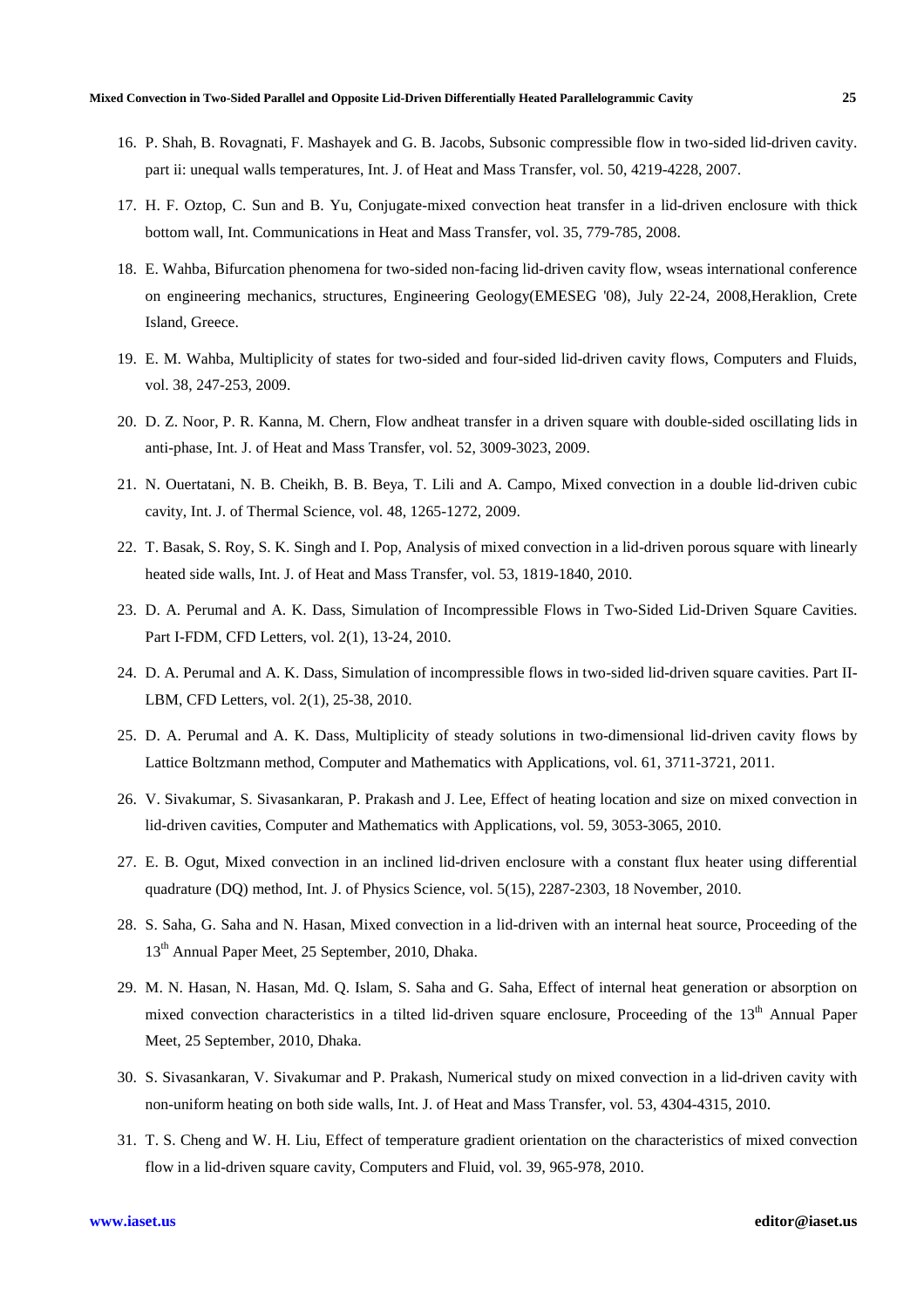- 32. T. S. Cheng, Characteristics of mixed convection heat transfer in a lid-driven square cavity with various Richardson and Prandtl numbers, Int. J. of Thermal Science, vol. 50, 197-205, 2011.
- 33. M. A. Teamah and W. M. El-Maghlany, Numerical simulation of double-diffusive mixed convection flow in rectangular enclosure with insulating moving lid, Int. J. of Thermal Science, vol. 49, 1625-1638, 2010.
- 34. C. Sun, B. Yu, H. F. Oztop, Y. Wang and J. Wei, Control of mixed convection in a lid-driven enclosures using conductive triangular fin, Int. J. of Heat and Mass Transfer, vol. 54, 894-909, 2011.
- 35. M. Bhuvaneswari, S. Sivasankaran, and Y. J. Kim, Numerical study on double diffusive mixed convection with a soreteffect in a two-sided lid-driven cavity, Numerical Heat Transfer, Part A, vol. 59, 543–560, 2011.
- 36. E. Erturk and B. Dursun, Numerical solutions of 2-D steady incompressible flow in a driven skewed cavity,ZAMM Journal of Applied Mathematics and Mechanics 87, No. 5, 377–392, 2007.
- 37. J.Chamkha, S. H. Hussain, F. H. Ali and A. A. Shaker, Conduction-combined forced and natural convection in a lid-driven parallelogramm-shaped enclosure divided by a solid partition, Progress in Computational Fluid Dynamics, Article in Press, 2011.
- 38. S.V. Patankar, Numerical heat transfer and fluid flow, Hemisphere Publishing Corporation, Taylor and Francis Group,New York, 1980.
- 39. H.K. Versteeg and W. Malalasekera, An introduction to computational fluid dynamic: the finite volume method, John Wiley& Sons Inc., New York, 1995.
- 40. Ferzinger, J., and Peric, M., Computational methods for fluid dynamics, 2nd edition Springer Verlag, New York, 1999.
- 41. R. Iwatsu, J.M. Hyun and K. Kuwahara, Mixed convection in a driven cavity with a stable vertical temperature gradient, Int. J. Heat Mass Transfer, vol. 36, 1601–1608,1993.

# **APPENDICES**



**Figure 2: Convergence of Average Nusselt Number along the Heated Left Side Wall with Grid Refinement at Re=1000, Pr = 0.71, Ri= 0.01, Case: III and Φ= 60°**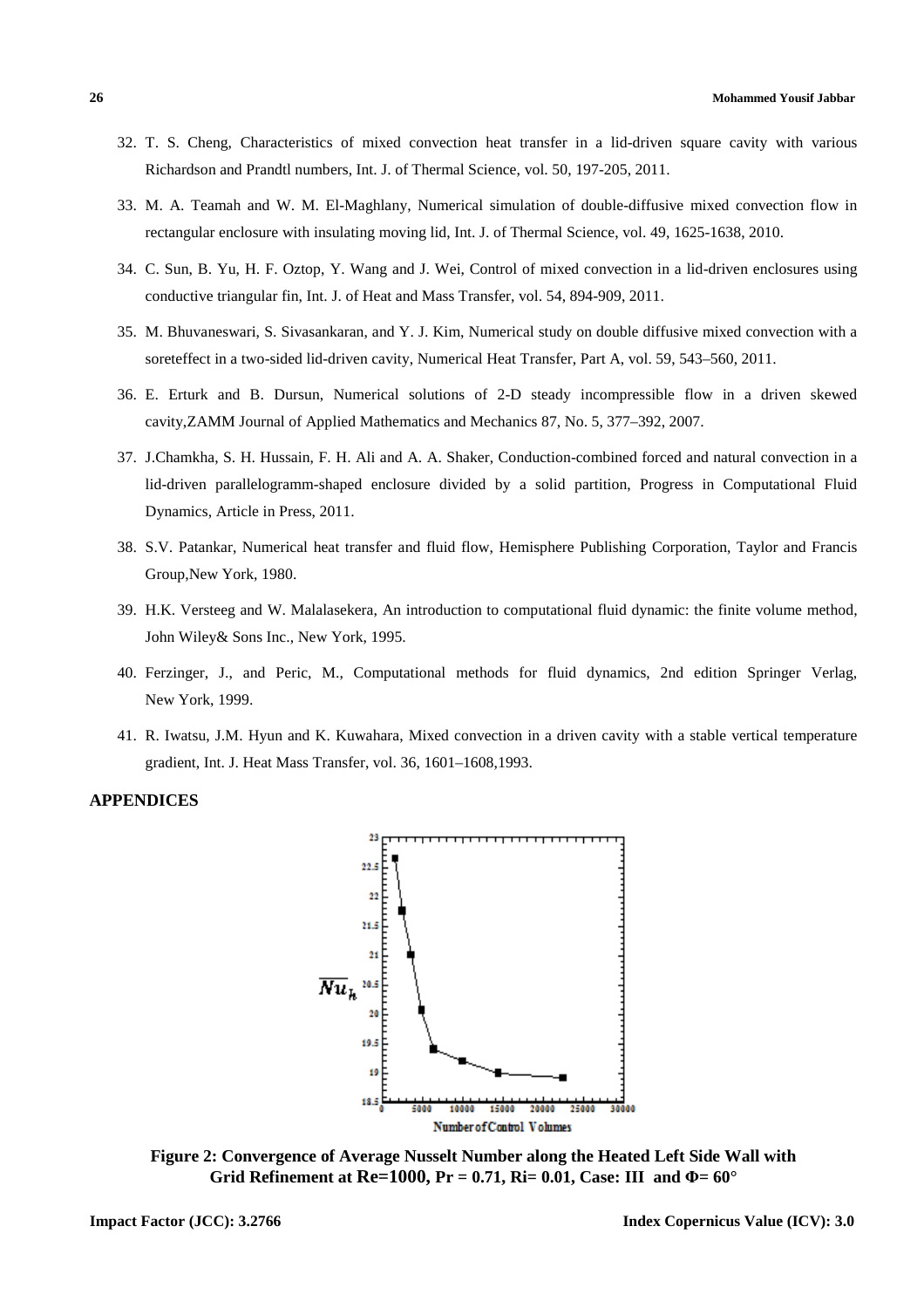|                         | Ri<br><b>Number</b> | Iwatsu et al.<br>$[40]$ Nu | <b>Oztop and Dagtekin</b><br>$[11]\overline{\text{Nu}}$                    | <b>This</b><br><b>StudyNu</b> | Max. Error<br>$\frac{1}{2}$ |  |
|-------------------------|---------------------|----------------------------|----------------------------------------------------------------------------|-------------------------------|-----------------------------|--|
|                         | 1.00                | 1.34                       | 1.33                                                                       | 1.33                          | $-0.746$                    |  |
|                         | 0.0625              | 3.62                       | 3.60                                                                       | 3.61                          | 0.277                       |  |
|                         | 0.01                | 6.29                       | 6.21                                                                       | 6.23                          | $-0.953$                    |  |
|                         | $Ri = 0.01$         | $Ri=0.1$                   | $Ri=1$                                                                     | $Ri=10$                       | $Ri = 100$                  |  |
| გ<br>მ                  |                     |                            |                                                                            |                               |                             |  |
| $=30^{\circ}$<br>e      |                     |                            |                                                                            |                               |                             |  |
| ទុ<br>$\sf II$<br>e     |                     |                            |                                                                            |                               |                             |  |
| $=60^{\circ}$<br>e      |                     |                            | <b>L</b>                                                                   |                               |                             |  |
| ື່ອື<br>e               |                     |                            |                                                                            | <b>RACC</b>                   |                             |  |
|                         |                     |                            | Figure 3: Variation of Stream Traces of Case I for Different Ri and $\Phi$ |                               |                             |  |
|                         | $Ri = 0.01$         | $Ri = 0.1$                 | $Ri=1$                                                                     | $Ri=10$                       | $Ri=100$                    |  |
| $= 0^\circ$<br>٠        |                     |                            |                                                                            |                               |                             |  |
| ê<br>$\frac{3}{2}$<br>٠ |                     |                            |                                                                            |                               |                             |  |
| $=30^{\circ}$<br>e      |                     |                            |                                                                            |                               |                             |  |
| $=60^{\circ}$<br>٠      |                     |                            |                                                                            |                               |                             |  |
| $= 60^{\circ}$<br>٠     |                     |                            |                                                                            |                               |                             |  |

**Table 2: Comparison of Average Nusselt Number Values at the Top Wall with those of Previous Studies** 

**Figure 4: Variation of Isotherms of Case I for Different Ri and Φ**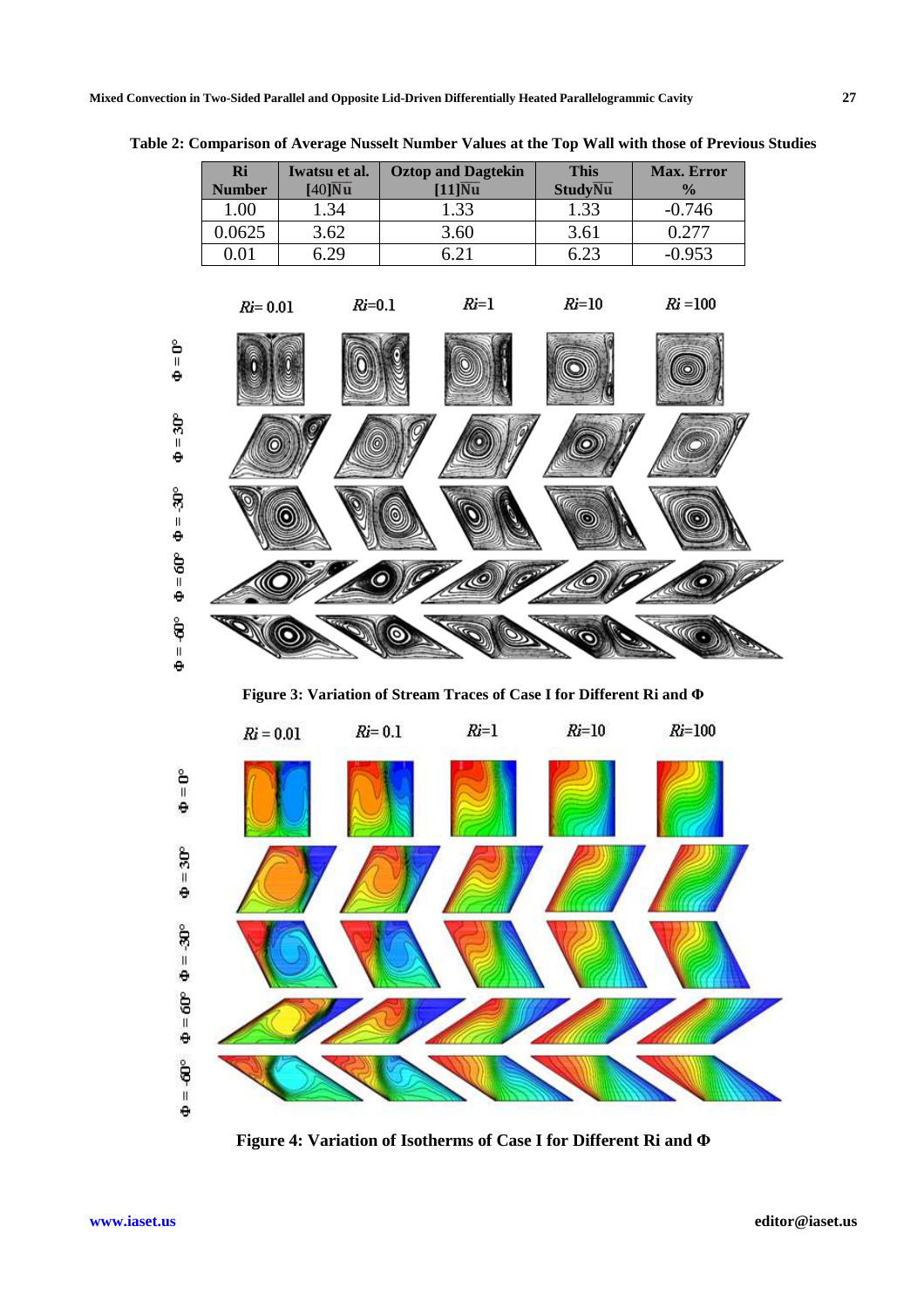

**Figure 5: Variation of Stream Traces of Case II for Different Ri and Φ**



**Figure 6: Variation of Isotherms of Case II for Different Ri and Φ**



**Figure 7: Variation of Stream Traces of Case III for Different Ri and Φ**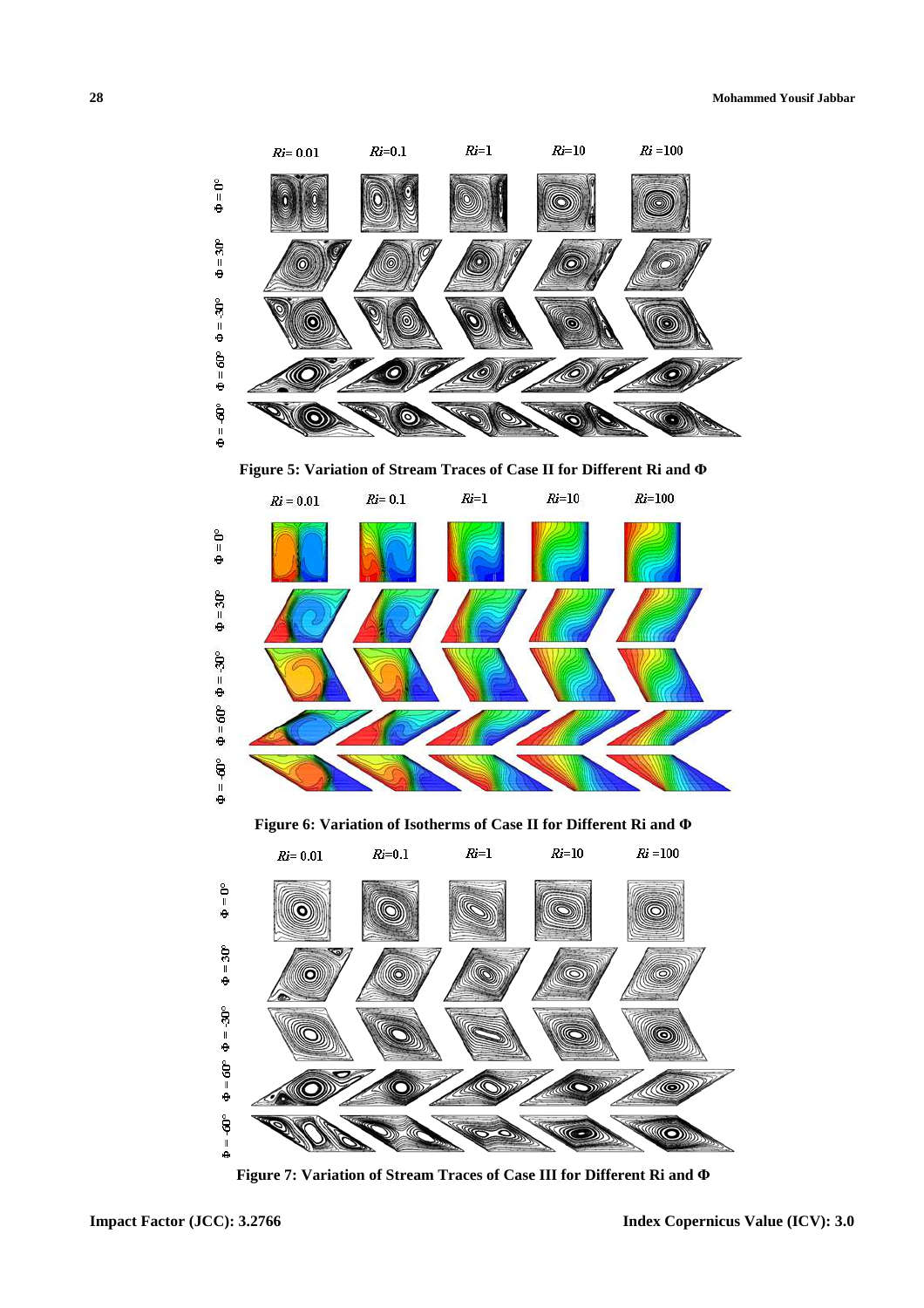

**Figure 8: Variation of Isotherms of Case III for Different Ri and Φ**



**Figure 9: Variation of Stream Traces of Case IV for Different Ri and Φ**



**Figure 10: Variation of Isotherms of Case IV for Different Ri and Φ**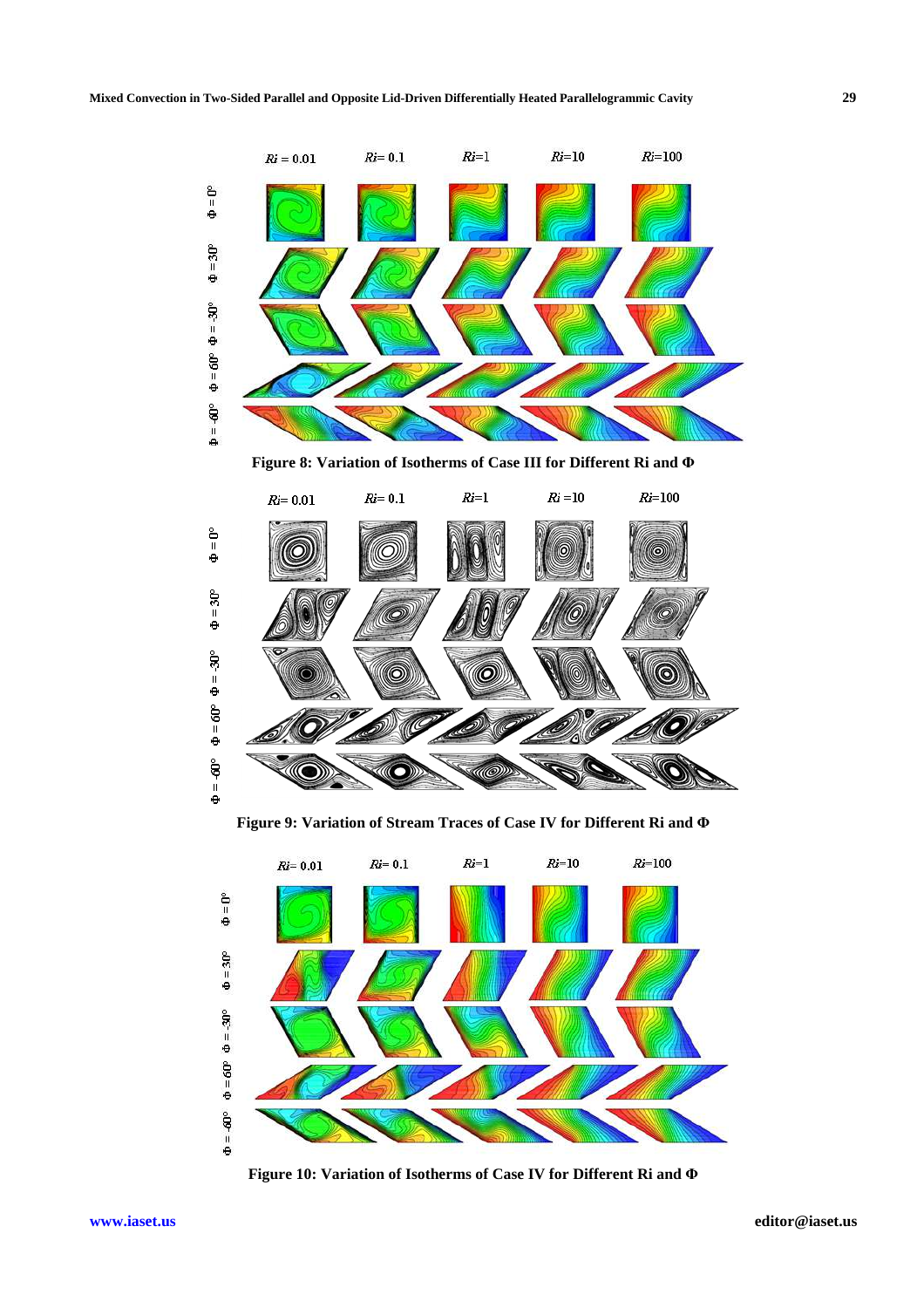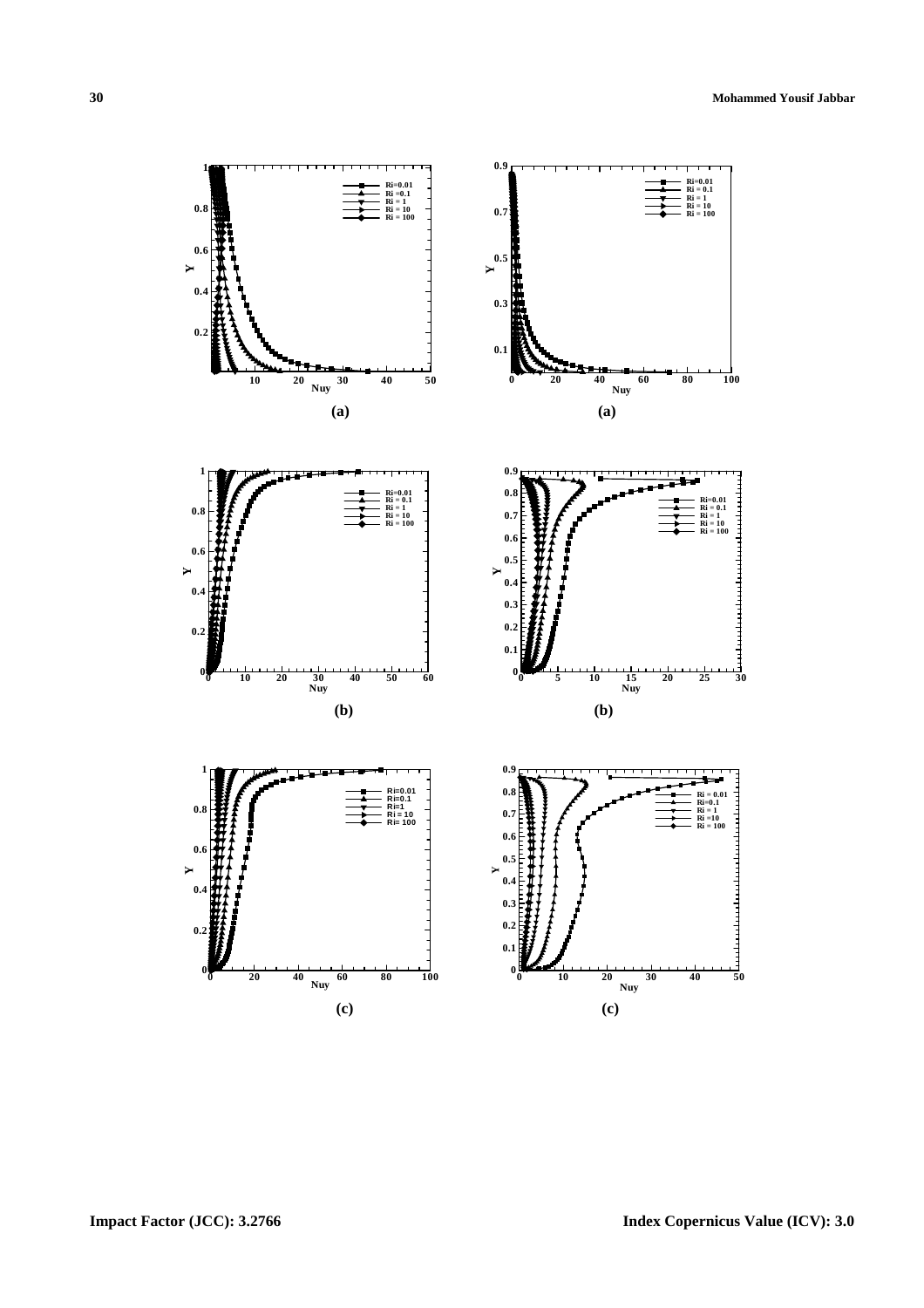

**Figure 11: Local Nusselt Number along the Right Cold Wall for Different Cases with Φ= 0°: (A) Case I; (B) Case II; (C) Case III; (D) Case IV** 



**Figure 12: Local Nusselt Number along the Right Cold Wall for Different Cases with Φ= 30°: (A) Case I; (B) Case II; (C) Case III; (D) Case IV** 

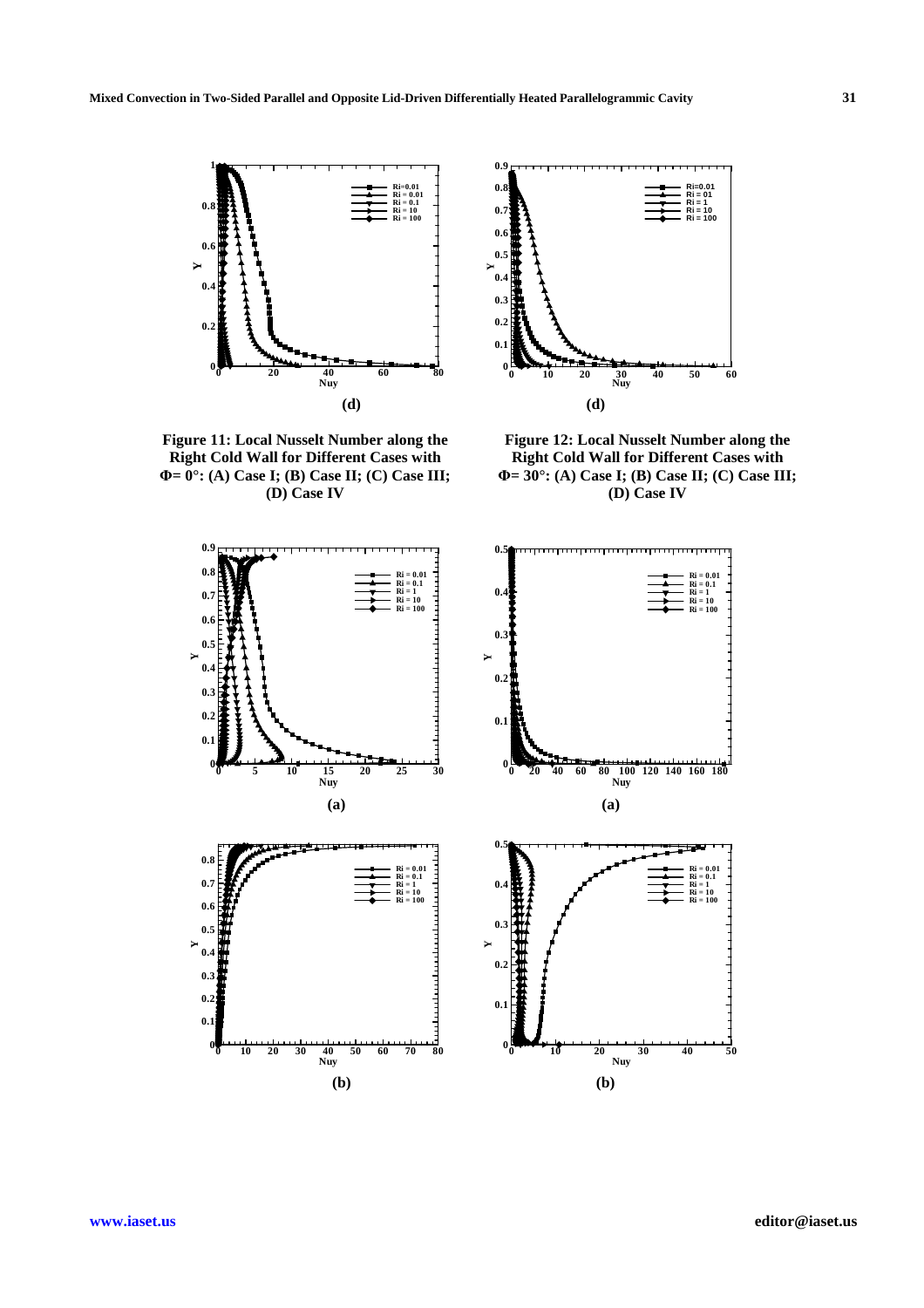

**Figure 13: Local Nusselt Number along the Right Cold Wall for Different Cases with Φ= -30°: (A) Case I; (B) Case II; (C) Case III; (D) Case IV** 



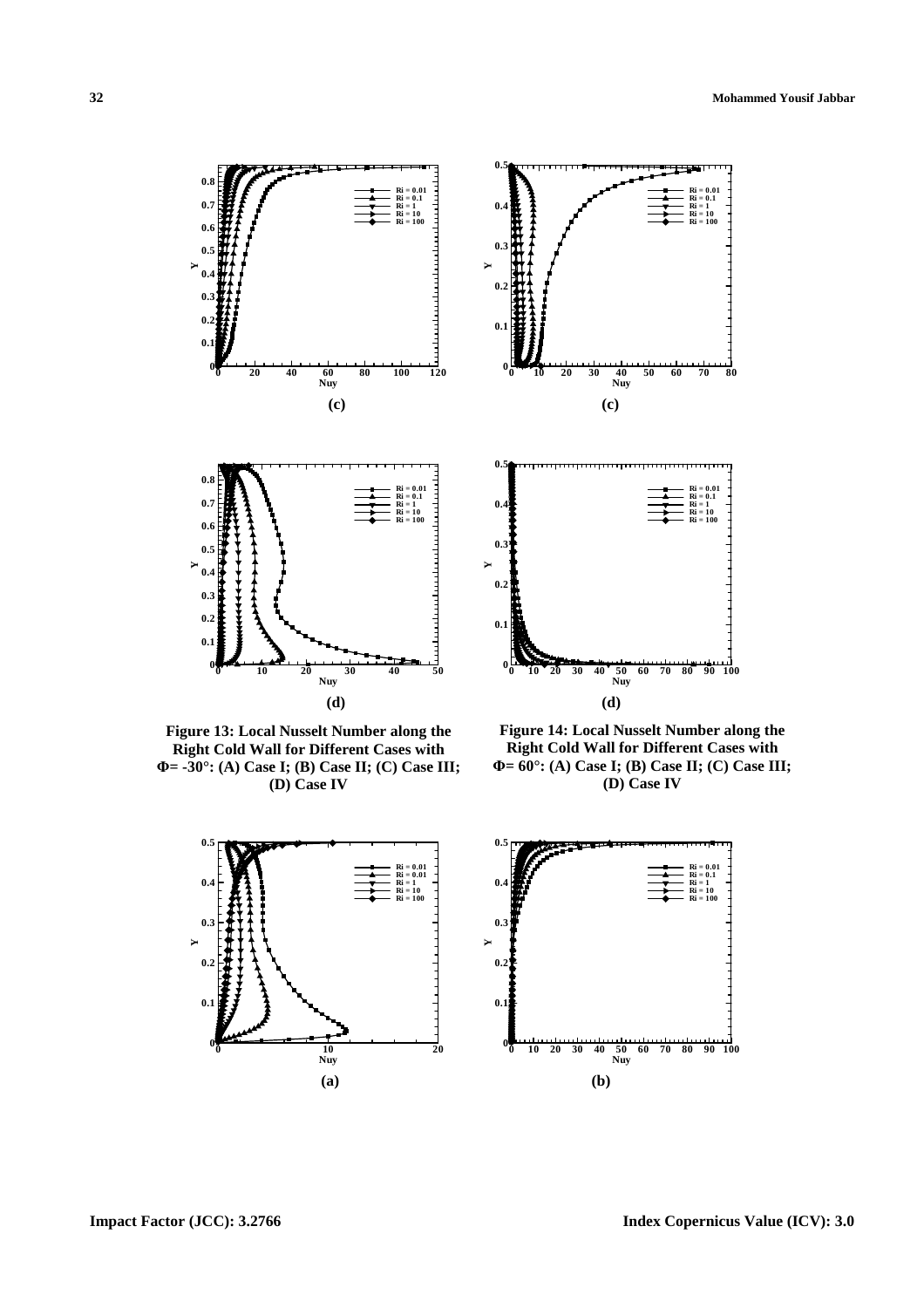

**Figure 15: Local Nusselt Number along the Right Cold Wall for Different Cases with Φ= -60°: (A) Case I; (B) Case II; (C) Case III; (D) Case IV** 



**Figure 16: Average Nusselt Number along the Left Heated Wall for Different Cases as a Function of Richardson Number at Φ= 0°**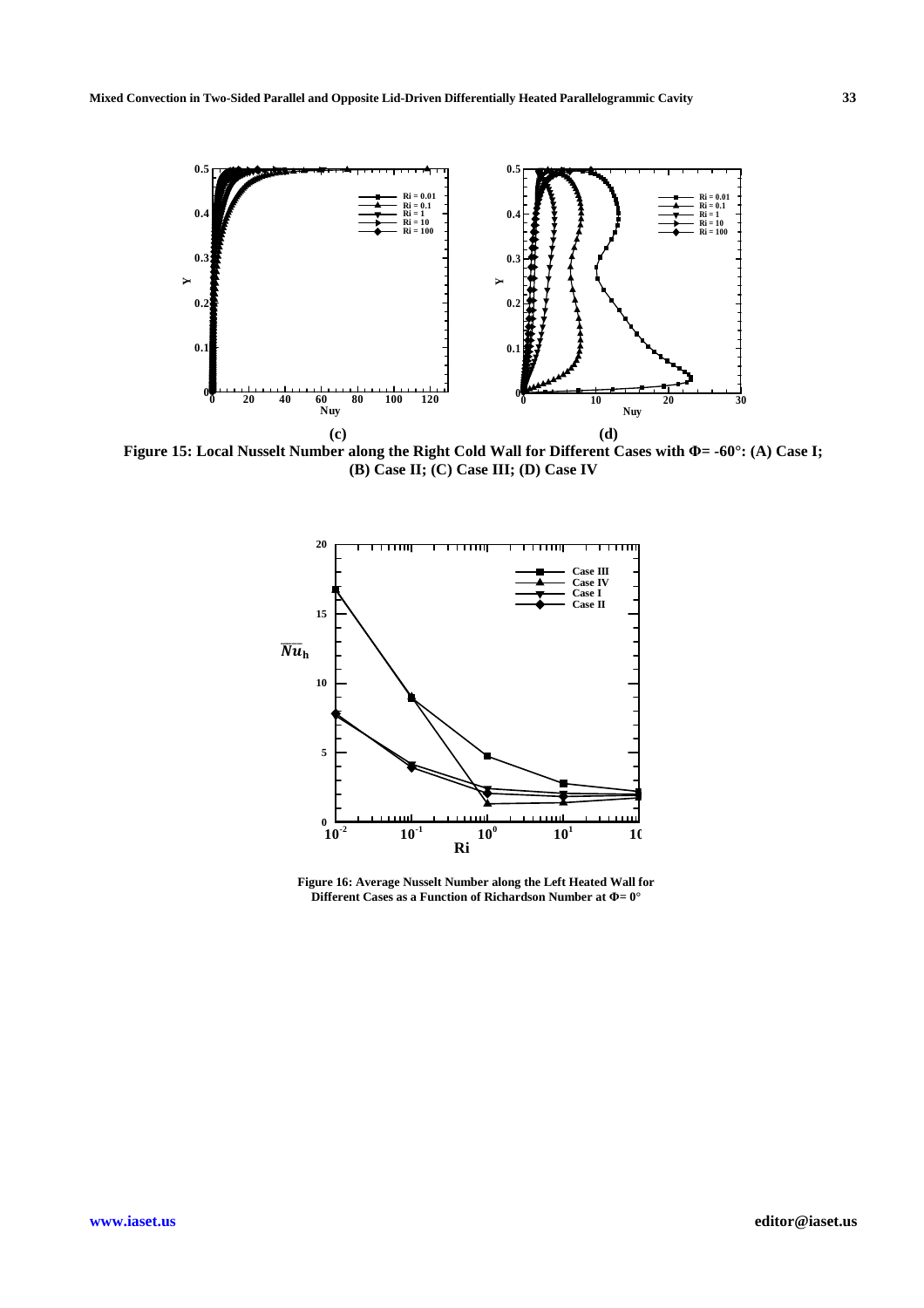

**Figure 17: Average Nusselt Number along the Left Heated Wall for Different Cases as a Function of Richardson Number at Φ= 30°** 



**Figure 18: Average Nusselt Number along the Left Heated Wall for Different Cases as a Function of Richardson Number at Φ= -30°**